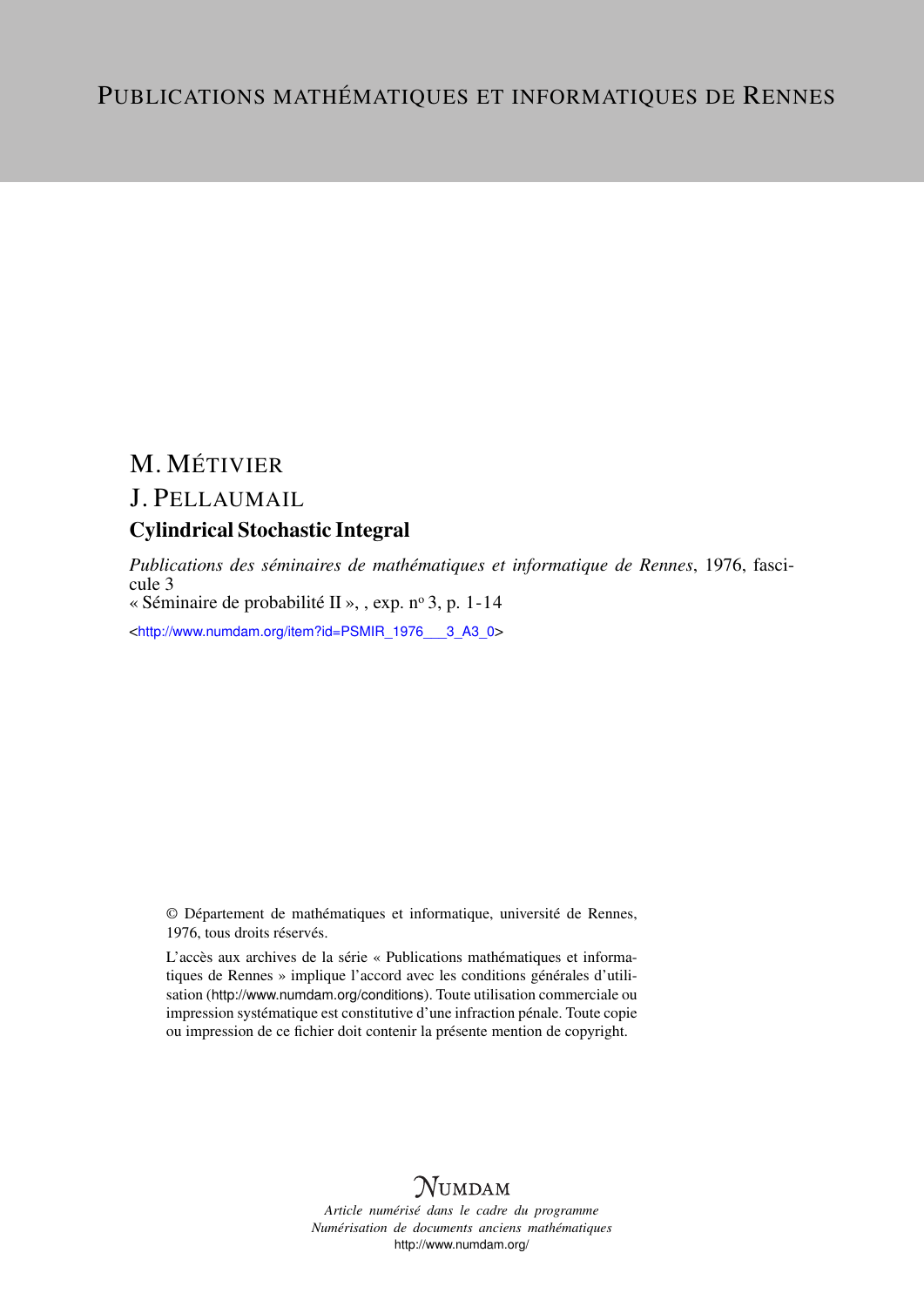# **CENTR E NATIONA L D E L A RECHERCH E SCIENTIFIQU E UNIVERSIT E E T I N S.A . D E RENNE S INSTITUT de RECHERCHE en INFORMATIQUE et SYSTÈMES ALÉATOIRES** IRISA .

**Avenu e d u Généra l Lecler c - 3503 1 Renne s Cede x • B P 2 5 A Te l 3 6 4 8 1 5** 

**Rapport N° 63** 

**\* CYLINDRICAL STOCHASTIC INTEGRAL**  by M. METIVIER and J. PELLAUMAIL

# **Summary**

**In the first part of this study, we construct the stochastic**  integral  $\int Y dM$  where Y is a "weakly" predictable process and  $\stackrel{\sim}{M}$  is a "cylindrical" square integrable martingale. This last notion generalises the case where M is a "white noise in time and space".

**In the second part, this construction is extended, when M is not square integrable, by a regionalization procédure (Cf. [l8] <sup>1</sup> ) ; this procédure is a generalization of the classical procédure of localization.** 

# Pour toute correspondance ou demande de tirés à part, écrire à M. METIV1ER Ecole Polytechnique, Centre de Mathématiques Appliquées Route de Saclay 91130 PALAISEAU ou J. PELLAUMAIL I.N.S.A. B.P. 14 A 35031 RENNES CEDEX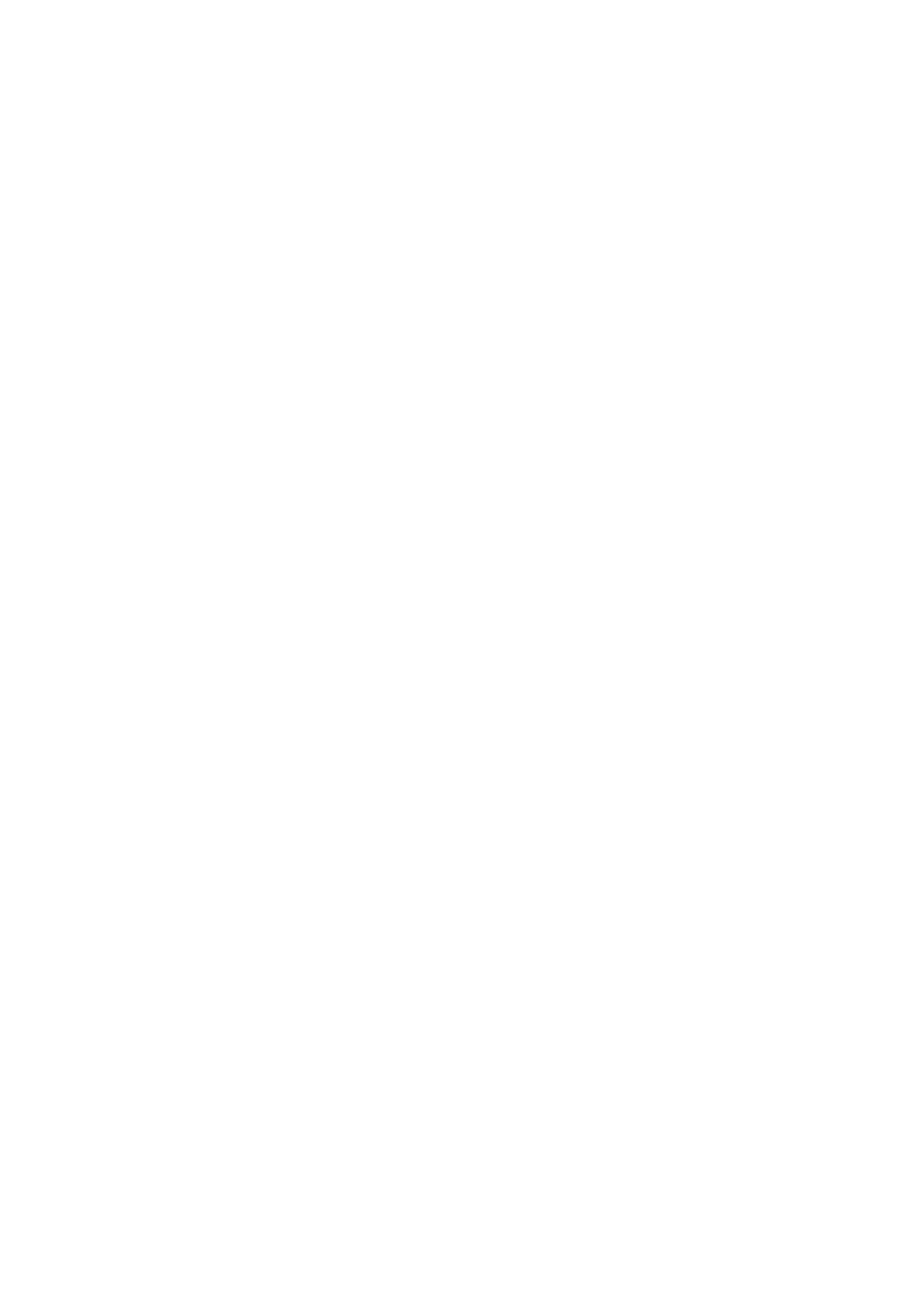# *J±* **FIRS T PAR T**

**- 1 -**

# **CONSTRUCTION OF THE STOCHASTIC INTEGRAL WITH RESPECT TO PROCESSES OF LINEAR FUNCTIONNALS**

# **INTRODUCTION**

**For the purpose of studying stochastic partial differential équations it is worth considering perturbations which are "white noise in tirae and in space". The mathematical expression of such and object is a cylindrical measure, or a linear random functional as studied for example in [l]**  or [8] . Considering the special case of "cylindrical brownian motion", several authors defined a stochastic integral with respect to such a stochastic process (cf. for example  $[7]$  and  $[11]$  ). In  $[7]$  the operator valued **S processes, which are integrated with respect to the cylindrical brownian**  motion, are such that the integral process is a (Hilbert valued) Martingale.

The purpose of this part is to show that, in a very general context, it is possible to developp a theory of stochastic integration with respect<br>to "cylindrical martingales", which extends in a natural way the classical **e** the <sup>1</sup>-stochastic integral with respect to square integrable martingales (real **1 L -stochastic intégral with respect to square integrable martingales (real generalizes and completes [14]'.** 

**Hypothèses and notations are given in the first paragraph. In the second one, the notion of cylindrical martingale is defined and the particular case of "white noise in time and space" is specially studied. In the third paragraph, we define and study a process Q : the rôle of this process**  is analognous to the role of the "quadratic variation" for a real square **integrable martingale. The stochastic intégral is constructed in the fourth paragraph. The case where the processes considered are Hilbert-space valued is more specially studied in the fifth paragraph.** 

# **I - NOTATION S**

**1 - <sup>1</sup> In ail this paper we will assume that T is the closed inter** $val1$   $[0,1]$  in  $\mathbb{R}^+$ , a basic pr  $\mathbf{F}$ <sub>+</sub> $\mathbf{F}$ <sub>r</sub>  $\mathbf{F}$ <sub>1</sub>  $\mathbf{F}$  of sub-o-algeb **assumption :**  $\mathbf{\vec{S}}$  is P-comple **for every t.**   $\mathcal{S}_{\mathbf{v}}$  will mean the

where  $s \leq t$ ,  $s$ ,  $t \in T$  and  $F \in$ 

 $\mathcal{X}$  will be the a

 $\mathcal{P}_{\text{is the } \sigma\text{-alge}}$ 

**predictable subsets of T\*&.** 

 $1-2$  *n*  $\boldsymbol{\theta}$  is the s **following properties :** 

> (i)  $(M_t)_{t \in T}$ **process**   $(i \textbf{i})$   $(M_t)$  **te**T **<sup>i</sup> s a s< ï**

**(iii)**  $(M_t)$ <sub>t</sub> $\in$ T is to say

**pond to the same élément of** t/fo #

$$
(iv) \qquad M_{\circ} = 0
$$

 $I$ **f M** and **N** are t it is well-known that  $\mathcal{M}_{\mathbf{1}}$  is **(cf. [17]).** 

 $1-3$  **H** and **G** will  $\text{written : } || \cdot ||_{\alpha}$  ,  $|| \cdot ||_{\alpha}$  ,  $\cdot$ denote the topological dual if not otherwise specified,

**If H and 6 are H will be denoted by**  $\langle \cdot, \cdot \rangle_{\mathbb{R}}$  **, confusion.**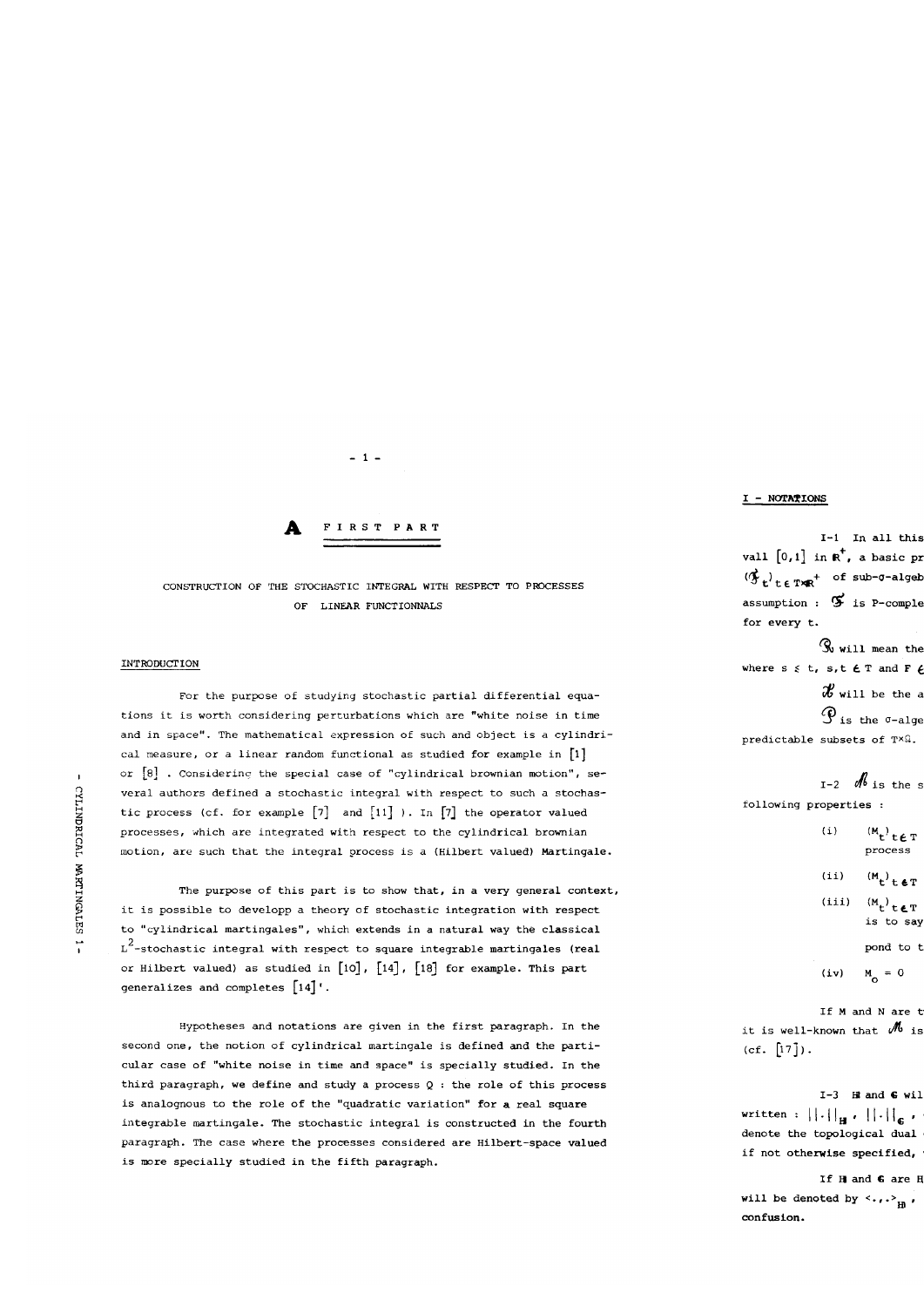We recall that the algebraic tensor product  $H \otimes G$  can be endowed with several norms, giving rise to several completions of  $H \otimes G$ :

**- 3 -**

**- Hl** *'ê* **G is the completion for a norm such that every continuous**  bilinear mapping b : (H<sup>2</sup>  $\bullet$ ) + K can be factorized in a unique way as  $b = \nu \int_{b}^{\infty}$  o II where II is the canonical inbedding  $\mathbb{I}(x,y) = x \otimes y$  and  $\nu \int_{b}^{\infty}$  is **a** continuous linear mapping from  $\mathbb{H}\hat{\otimes}_{i}^{\infty}$  **6** into  $iK$ , with same norm as b. The norm  $H \widehat{\otimes}$  6 is often called the trace-norm and denoted  $\left| \cdot \right| \right|_{T}$  . Recall that if  $G = H$  is an Hilbert space and  $b(x,y) = \langle x, y \rangle_H$  the corresponding  $\lim_{h \to 0} \lim_{h \to 0} \lim_{h \to 0} \mathbf{H} = \lim_{h \to 0} \lim_{h \to 0} \lim_{h \to 0} \lim_{h \to 0} \lim_{h \to 0} \lim_{h \to 0} \lim_{h \to 0} \lim_{h \to 0} \lim_{h \to 0} \lim_{h \to 0} \lim_{h \to 0} \lim_{h \to 0} \lim_{h \to 0} \lim_{h \to 0} \lim_{h \to 0} \lim_{h \to 0} \lim_{h \to 0} \lim_{h \to 0} \lim_{h \to 0} \lim_{h \to 0} \lim_{h \to$ 

**-** If H and **€** are Hilbert spaces,  $\textbf{H} \, \widehat{\otimes}_{2}$  **€** is a Hilbert space with **scalar product the extension of**  $\langle x, \emptyset \rangle$  **<b>x**  $\langle \emptyset \rangle$  **'**  $>$  =  $\langle x, x' \rangle$ <sub>m</sub>  $\langle y, y' \rangle$ <sub>c</sub>  $\langle y, y' \rangle$ 

**- H**<sup>◎</sup> **E** is a Banach space, the norm of which will be more easily **described later.** 

The **three topolocies induced** by the **three considered topological tensor product** on **B <2> G are comparable and we have the canonical continuous injection.** 

$$
\text{H} \,\widehat{\otimes}_{\text{I}} \ \text{C} \longrightarrow \text{H} \,\widehat{\otimes}_{\text{I}} \ \text{C} \hookrightarrow \text{H} \,\widehat{\otimes}_{\text{C}} \ \text{C} \ .
$$

**1-4 There is a unique injective linear mapping of Hl ® G into**  the vector space of linear operators with finite range from **H** into **G**, associating to x  $\otimes$  y the operator h  $\leadsto$   $\langle x,h \rangle$ <sub>r</sub>, y. This linear mapping has exten**sions which are :** 

- 1°) isometry from  $H \widehat{\otimes}^{}_{i}$  **6** onto  $\sigma^{}_{i}$  (Hl; **G**), the Banach space of nuclear operators from **B** into **G** with the trace norm ;
- 2°) isometry from  $\mathbf{H} \otimes_2^{\bullet} \mathbf{G}$  onto  $\mathbf{C}$ <sub>2</sub>( $\mathbf{H}$ ;  $\mathbf{G}$ ) the Hilbert space of **Hilbert-Schmidt operators from B into G with the Hilbert-Schmidt scalar product ;**
- **3°) isometry from B** *0^* **G onto °ÊC(\*\* ? G)** *i* **the Banach space of compact operators with the usual norm of bounded operators.**

In as much  $x \otimes y$  can be identified with a bilinear continuous **form on (Hl x G) or a continuous linear form on H ® G, through the formula** 

 $\langle x \otimes y, x' \otimes y' \rangle = \langle x, x' \rangle_{\mathbf{H}} \cdot \langle y, y' \rangle_{\mathbf{C}}$ 

there is also a continuous into an isometry from (H)  $\acute{\mathfrak{G}}$ bounded operators from **A** i fact the one which associa  $\text{linear operator } \tilde{\mathbf{b}}$  in  $\mathcal{R}$  (H

I-5 We shall  $continuous operators from$ **topology σ(G, G').** If **u u** is defined as a linear c  $\sigma$ (**€'**, **€**) into **H'** with its

1-6 Random v **measurable mapping from**  $\Omega$  $ty \tE(|x||_m^2) < \infty$ , then  $\omega$ **variable with values in B €> B, and as ||x ® y|| <sup>T</sup> <sup>r</sup> = ||x|| ||y| , X ® X**  is an integrable mapping f and is called the covarian

**If to X is mo h**  $\sim$  **<X,h> from B into L^( fR %**  And it can be shown that  $\alpha$  $L^2_{\text{H}}(\Omega, \mathfrak{F}, P)$  there can be a such that  $\langle X, h \rangle = X(h)$  a.s **Schmidt norm**  $\left|\begin{matrix} \tilde{x} \\ 1 \end{matrix}\right|_2$  of  $\tilde{x}$ 

$$
I-7
$$
 To abbrev

$$
\mathbf{R}^{\mathbf{p}} =
$$

$$
{}^{\ast}C_{\text{t}} =
$$

**1-8 The norm in «4 1 (B ; G) will be written ||•|| <sup>T</sup> <sup>r</sup> , the norm**   $\mathbf{M}$  **d**  $_{2}$  (**H**) ;  $\mathbf{G}$  :  $|| \cdot ||_{H.S}$  :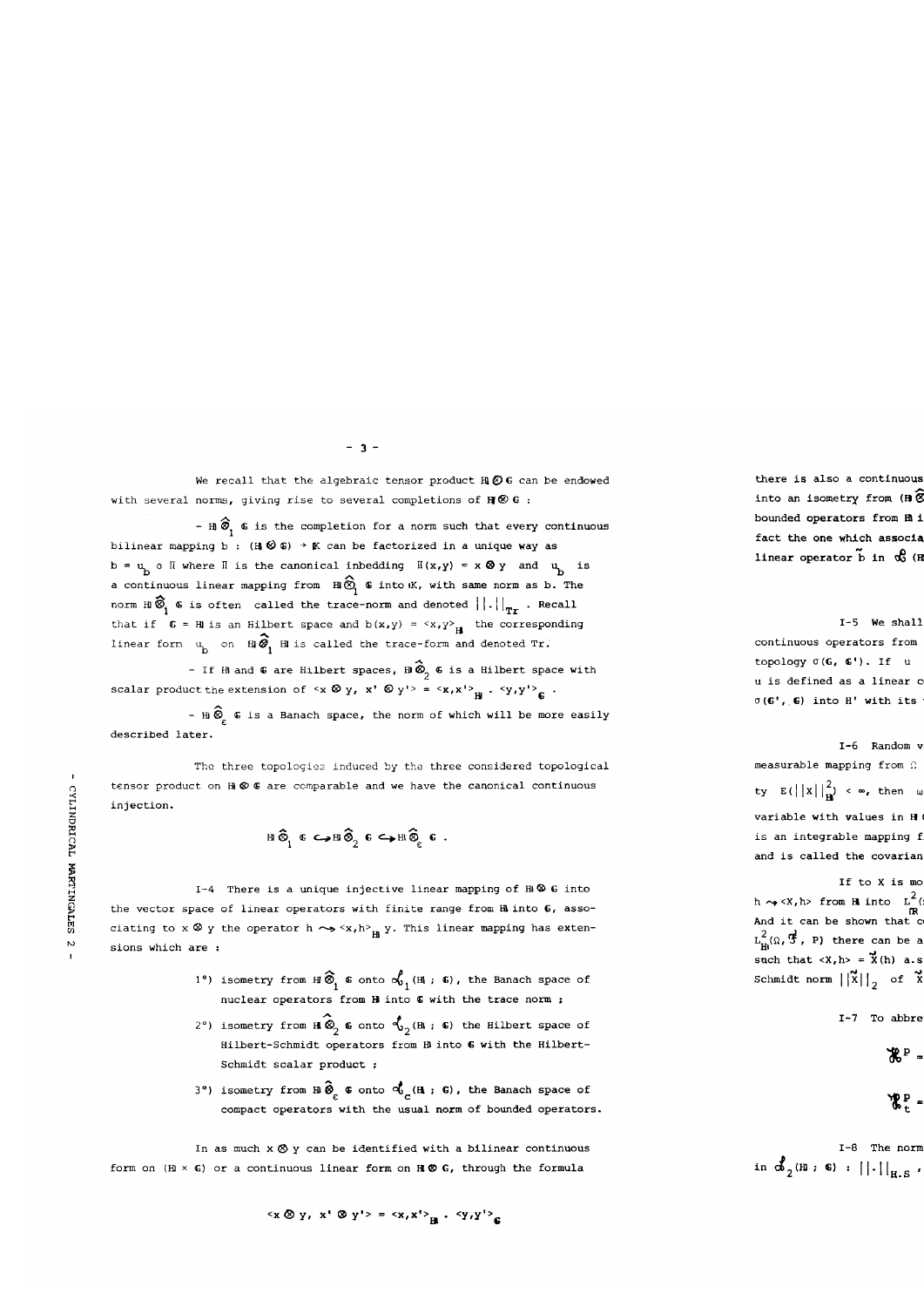# **II - CYLINDRICAL MARTINGALE**

# **II-l Définition**

**If H is a Banach space, we shall say that M is a 2-cylindrical martingale on H'if**  $\vec{N}$  **is an element of**  $\alpha_i^C$  **(H',**  $\vec{M}$ **), that is to say that**  $\vec{M}$  **is a linear continuous mapping from H' into (for the strong topology of m'**  and the Hilbert space topology of  $\mathcal{M}$ ).

**- 5 \_** 

# **I I-2 Quadratic Doléans's measure**

Let M be a 2-cylindrical martingale on the Banach space **H**. We **Let M be a 2-cylindrical martingale on the Banach space Ht We consider the function m defined on** [Jt **x (H' (g) H')] by :** 

$$
\forall \mathbf{A} = (\mathbf{F} \times \mathbf{S}, \mathbf{t}) \in \mathcal{G}, \quad \forall (\mathbf{h}, \mathbf{g}) \in (\mathbf{H}^1 \times \mathbf{H}^1),
$$
  

$$
[\mathbf{m}(\mathbf{A})] (\mathbf{h} \otimes \mathbf{g}) = E \{ \mathbf{1}_{\mathbf{F}} [\mathbf{M}_{\mathbf{t}}(\mathbf{h}) \cdot \mathbf{M}_{\mathbf{t}}(\mathbf{g}) - \mathbf{M}_{\mathbf{S}}(\mathbf{h}) \cdot \mathbf{M}_{\mathbf{S}}(\mathbf{g}) ] \}
$$

It is well-known that, for each element  $(h,g)$  of  $(H' \times H')$ , there is a unique real measure defined on  $\widehat{P}$  which is an extension of  $m(.)$  (h  $\otimes q$ ).

**then,** this extension m defines a mapping from  $\mathcal{P}$  into the alge**braic dual of**  $(H' \otimes H')$ **.** 

**<sup>w</sup> We shall say that this extension m is the quadratic Doléans' <sup>x</sup> measure of M. In fact, we are essentially interested in the case where the total variation of m is finite, m being considered as an application of**  into the Banach space  $(H' \hat{\otimes}_H' H')'$ , dual of the tensor product  $H' \otimes_H H'$ .

**(Ni That Is the case (CII-5 below)** in particular white  $\frac{1}{2}$ **time and in space" : in our context, the mathematical définition of such a process is the following :** 

# **II-3 Cylindrical brownian process (définition)**

Let **H** be a Hilbert space and  $\vec{w}$  a cylindrical martingale on H. We shall say that  $\tilde{w}$  is a cylindrical brownian process if, for each finite  $f^{u}_{k}$  ( $f^{k}_{k}$ )  $f^{k}_{k}$   $f^{k}_{k}$   $f^{l}_{k}$   $f^{l}_{k}$   $f^{l}_{k}$   $f^{l}_{k}$   $f^{l}_{k}$   $f^{l}_{k}$   $f^{l}_{k}$   $f^{l}_{k}$   $f^{l}_{k}$   $f^{l}_{k}$   $f^{l}_{k}$   $f^{l}_{k}$   $f^{l}_{k}$   $f^{l}_{k}$   $f^{l}_{k}$   $f^{l}_{k}$   $f^{l}_{k}$   $f^{l}_{k}$   $f^{l}_{k}$   $f^{l}_{k}$   $f^{$ sionnal brownian motion such that  $E\left[w_t(h_i) \cdot w_t(h_j)\right] = t \cdot h_i$ ,  $h_j >$ <sub>H</sub> for **u** t *t*  $\mathbf{r} = \mathbf{r} \cdot \mathbf{r}$   $\mathbf{r} = \mathbf{r} \cdot \mathbf{r}$   $\mathbf{r} = \mathbf{r} \cdot \mathbf{r}$   $\mathbf{r} = \mathbf{r} \cdot \mathbf{r}$ **ail pairs (h. , h.) of éléments of B.** 

II-4 Propos **brownian motion)** 

Let **H** be a H motion on H. Then, we have

1°)  $\tilde{w}$  is an isometry

2°) For all elements **we have :** 

 $E \left\{ I_p \right\}$   $\left[\vec{w}_t\right]$ 

3<sup>°</sup>) Let m be the quad  $variation$  of  $m$  *i*.

4°) Let  $Q = \frac{dm}{dv}$  be  $v$ . Then, for all  $of$  ( $H \times H$ ).

 $Q[h \otimes g]$ 

**Q [h ®g] (t,u>) = <h,g><sup>m</sup>**

Proof **Proof** 

1°) For each element

 $\langle \vec{w}(\mathbf{h})\rangle$ ,  $\vec{w}(\mathbf{q})$ 

then  $\vec{w}$ , considere

**2° )** We consider  $h \in H$  $\mathbf{w}_{+}$  (h)  $-\mathbf{w}_{e}$  (h) be

> $E \{1 \}$  **w**  $\left[\begin{matrix} \tilde{w} \\ \tilde{w} \end{matrix}\right]$  $= P(F) . (t-$

**3°) Let u be an élément of a® a with u = > X. . . a. ® a.** 

 $\mathbf{w}$  **where**  $(\mathbf{a}_i)'$ **i**  $\boldsymbol{\epsilon}$ **I <sup>i</sup> s a <sup>n</sup> orthonormal family in HL Let m be the quadratic Doléans's measure of w. If A = FxJs,tJ is an élément of & ,** 

 $\Omega$  .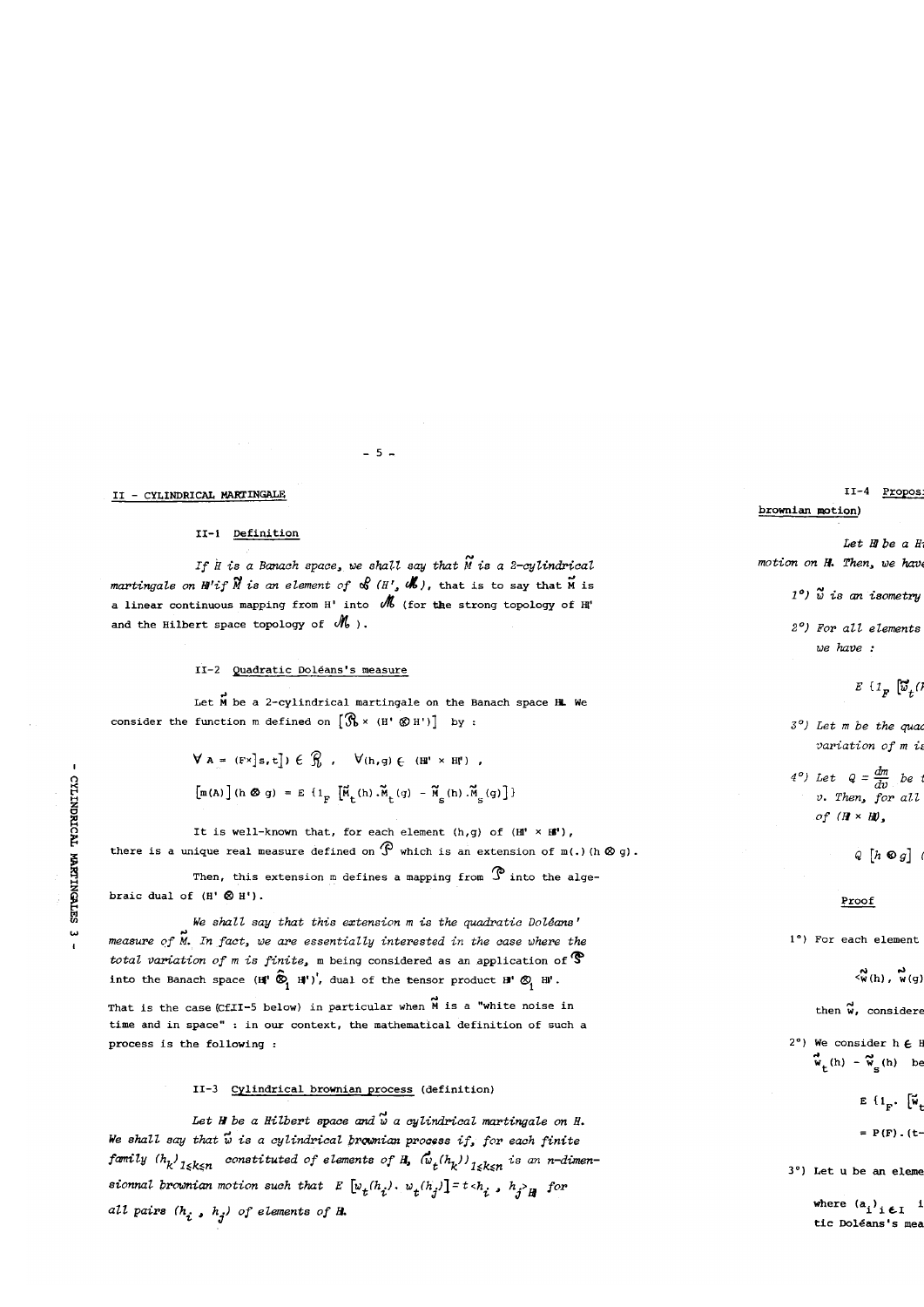$-7 -$ 

we have:

$$
\langle m(A), u \rangle = \sum_{(1, j) \in I \times I} \lambda_{1, j} \cdot E \{1_F \cdot [\tilde{w}_t(a_1) \tilde{w}_t(a_j) - \tilde{w}_s(a_1) \tilde{w}(a_j)] \}
$$
  
= 
$$
\sum_{i \in I} \lambda_{1, i} \cdot (R \otimes \mu)(A) \leq (R \otimes \mu)(A) \cdot ||u||_1
$$

then,  $P \otimes \mu = v$  is the total variation of  $m$  considered as a measure with values in  $(H \ \widehat{\otimes}_H H)'$ .

4°) Moreover, for each pair (h, g) of elements of H  $\texttt{m}(\texttt{F} \times \texttt{S}, \texttt{t}) \hspace{0.1cm} \hspace{0.1cm} \hspace{0.1cm} \texttt{m}(\texttt{S} \otimes \texttt{g}) \hspace{0.1cm} = \hspace{0.1cm} (\texttt{P} \otimes \texttt{u}) \hspace{0.1cm} (\texttt{F} \times \texttt{S}, \texttt{t}) \hspace{0.1cm} , \hspace{0.1cm} \texttt{c} \hspace{0.1cm} \texttt{h}, \hspace{0.1cm} \texttt{g} \hspace{0.1cm} \hspace{0.1cm} \hspace{0.1cm} \$ 

III - THE PROCESS Q

# III-1 Hypotheses

For all the following parts, we consider a Banach space H and a 2-cylindrical martingale M on H. We note m the quadratic Doléans's measure of M. We suppose that the total variation v of m is finite.

We writte Q the weakly predictable process,  $(H \mathcal{L}_1 H)^{\dagger}$ -valued, Radon-Nikodym derivative of m with respect to v.

# III-2 Proposition

Let v be a positive measure defined on the tribe of predictable sets. Let V be the increasing "natural" process (cf.  $[5]$ ) associated to v. Let r be a real measure defined on the tribe of predictable sets : we suppose then  $|r| \le v$  if  $|r|$  is the total variation of r. Let Q be the predictable Radon-Nikodym derivative of r with respect to v. For each element  $\omega$  of  $\Omega$ , the real function  $Q(\cdot, \omega)$  is a borelian function. Then, we can define the process  $(R_t)_{t \in T}$  by  $R_t(\omega) = \int_{[0,t]} Q(s, \omega) \, dV_g(\omega)$  (this integral being

calculated by trajectories). Then, the process  $(R_t)_{t \in T}$  is the "natural" process associated to a.

# Proof

Let  $\beta$  be the cla for each trajectory  $\omega_t$ , the rea to the Borel tribe;  $\mathbf{f}$  is a  $\mathbf{v}$ sing sequence of elements of element of  $\mathcal C$  ; moreover, all Then,  $\mathcal C$  is the set of all pre defined. If  $Q = 1$ <sub>a</sub> with  $A \in \mathbb{R}$ Then, the same property is sat by linearity and dominated con of  $[14]$ ).

To prove that R i sufficient to prove that the D it is sufficient to prove that have :

 $r(A) = E$ 

This property is satisfied for each bounded pre convergence.

# III-3 Theorem  $(p$

Let B be a separa on the tribe of predictable se that m is o-additive for the t is finite. Then, this total va and weakly predictable process to  $v$ . Let  $V$  be the increasing B'-valued process defined by

$$
S_t(\omega) = \int_{\mathbf{I}}
$$

this integral being a "weak in

Then, for each el an indistinguability, the " measure  $\langle m, x \rangle$ . We call S the nat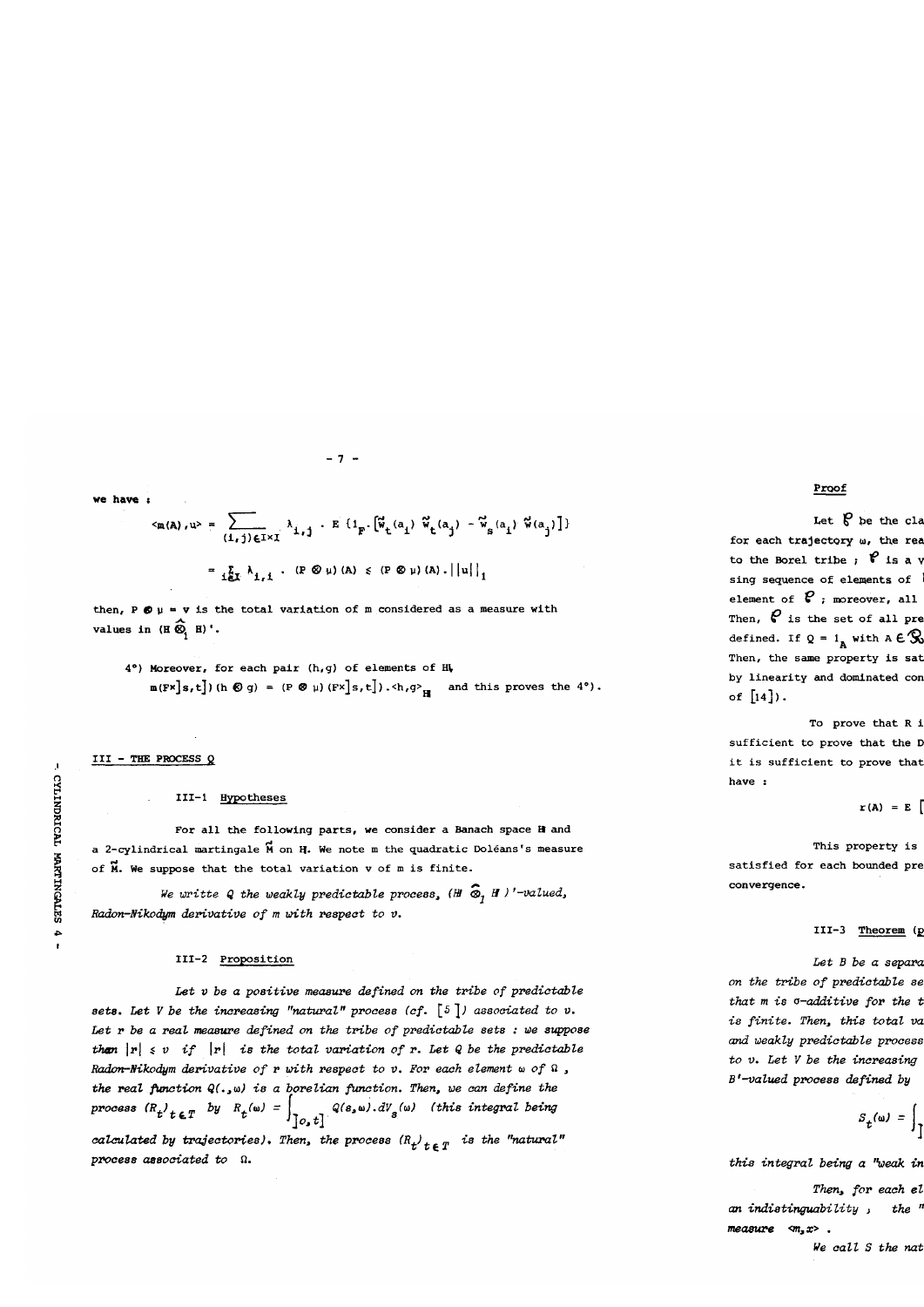# **Proof**

**The a-additivity of v and m is a well-known property for vector measure c Then 9 is well-defined by a "weak" Radon-Nikodym theorem (cf. [12]) . The end of the theorem is a corollary of the proposition III-2 above.** 

**- 9 -**

# **IV - CONSTRUCTION OF THE STOCHASTIC INTEGRAL**

# **IV-1 Introduction**

The purpose of this part is to define the stochastic integral **1** Y.dM where Y is a "weakly predictable" process with values in  $\alpha_i$  (H ,  $\epsilon_{\alpha}$ ) (cf. I-5 above), and where  $\widetilde{M}$  is a cylindrical martingale on **H** such that the total variation of its quadratic Doléans's measure is finite.

**the total variation of its quadratic Doléans's measure is finite.** 

*C* **all this part, H and G are Banach spaces, H being reflexive, and M is an ele-2 ~.ent 3rjf(Hi' ,** *Jt>).* **We supnose than HT is a separable space. Wt. note m the**  quadratic Doléans's measure of M and v the total variation of m where m **is considered as a**  $(\mathbb{H}^t \mathcal{L}_1 \mathbb{H}^t)^*$ **-valued measure. We suppose than**  $v(\mathbb{G} \times T) \leq +\infty$ **.** We note Q the predictable process, Radon-Nikodym derivative of m with respect **§ We note** Q **the predictabie process, Radon-Nikodym derivative of m with respect** 

**M tO V.**  We shall say that a  $\alpha$  (H,  $\epsilon$ <sub>0</sub>)-valued process Y is "weakly predictable" if, for each element (h,g) of H × **C'**, <Y(h), $q$ > is a real predictable process.

# **IV-2**  $\frac{d}{dx}$  -step process and stochastic integral associated

**We note**  $\mathcal{E}$  **the set of the processes Y such that**  $Y = \sum_{i \in I} u_i \cdot l_{A(i)}$ where  $(u_i)_{i \in I}$  is a finite family of elements of  $\mathcal{L}(H, C_0)$  and  $(A(i))_{i \in I}$ **is an associated family of éléments of âfè .** 

We remark that, in this situation, we can suppose that the sets A(i) belong to  $\mathcal{C}$  and are pairwise disjoint (cf.  $[18]$ ).

Let Y be an element of  $\vec{G}$  with  $Y = \sum u_i \cdot 1_{A(i)}$  where, for  $i \in I$ **each élément i of I, A(i) = (F(i) \* Js (i) , t(i)]). For each élément g of C , let Z(g) be the real martingale defined by :** 

 $\left[\vec{z}(q)\right]_t = \sum_{i \in I} \left(\mathbf{1}_{\mathbf{F}(i)}\right)$ **1 e <sup>i</sup> ]s(i)At,t(i)At]** 

where  $u_i^*$  is the adjoint of

This defined a **I** Y.dM and **call** the stocha

The problem is processes Y as done, for exam **strict sensé.** 

For this extens

$$
f_{\rm{max}}(x)
$$

Let Y be an element of  $\theta$ 

sets  $(A(i))_{i \in I}$  are pairwis then, we have :

$$
||\hat{z}(q)||_{\mathcal{A}}^{2} = \sum_{i \in I} E
$$

 $\frac{1}{\sqrt{1+\frac{1}{\sqrt{1+\frac{1}{\sqrt{1+\frac{1}{\sqrt{1+\frac{1}{\sqrt{1+\frac{1}{\sqrt{1+\frac{1}{\sqrt{1+\frac{1}{\sqrt{1+\frac{1}{\sqrt{1+\frac{1}{\sqrt{1+\frac{1}{\sqrt{1+\frac{1}{\sqrt{1+\frac{1}{\sqrt{1+\frac{1}{\sqrt{1+\frac{1}{\sqrt{1+\frac{1}{\sqrt{1+\frac{1}{\sqrt{1+\frac{1}{\sqrt{1+\frac{1}{\sqrt{1+\frac{1}{\sqrt{1+\frac{1}{\sqrt{1+\frac{1}{\sqrt{1+\frac{1}{\sqrt{1+\frac{1}{\sqrt{1+\frac{1$  $\ddot{\phantom{1}}$ **gonal in**  $\mathbb{L}^{}_{p}$  ( $\Omega$ ,  $\mathbf{\overline{\mathcal{F}}}$ , **P)**, we have

$$
||z(g)||_{\mathcal{A}}^{2} = \int_{\Omega \times \mathbf{T}} [x^{*}]
$$

where  $Y^*$  is the adjoint of  $Y$ ,

**finally, we obtain :** 

$$
||z(g)||_{\blacklozenge}^2 = \int_{\Omega \times T} Q \, \left[ Y \right]
$$

The fundamental idea is to co **this formula.** 

IV-4 Lemma (top

 $We consider u \in$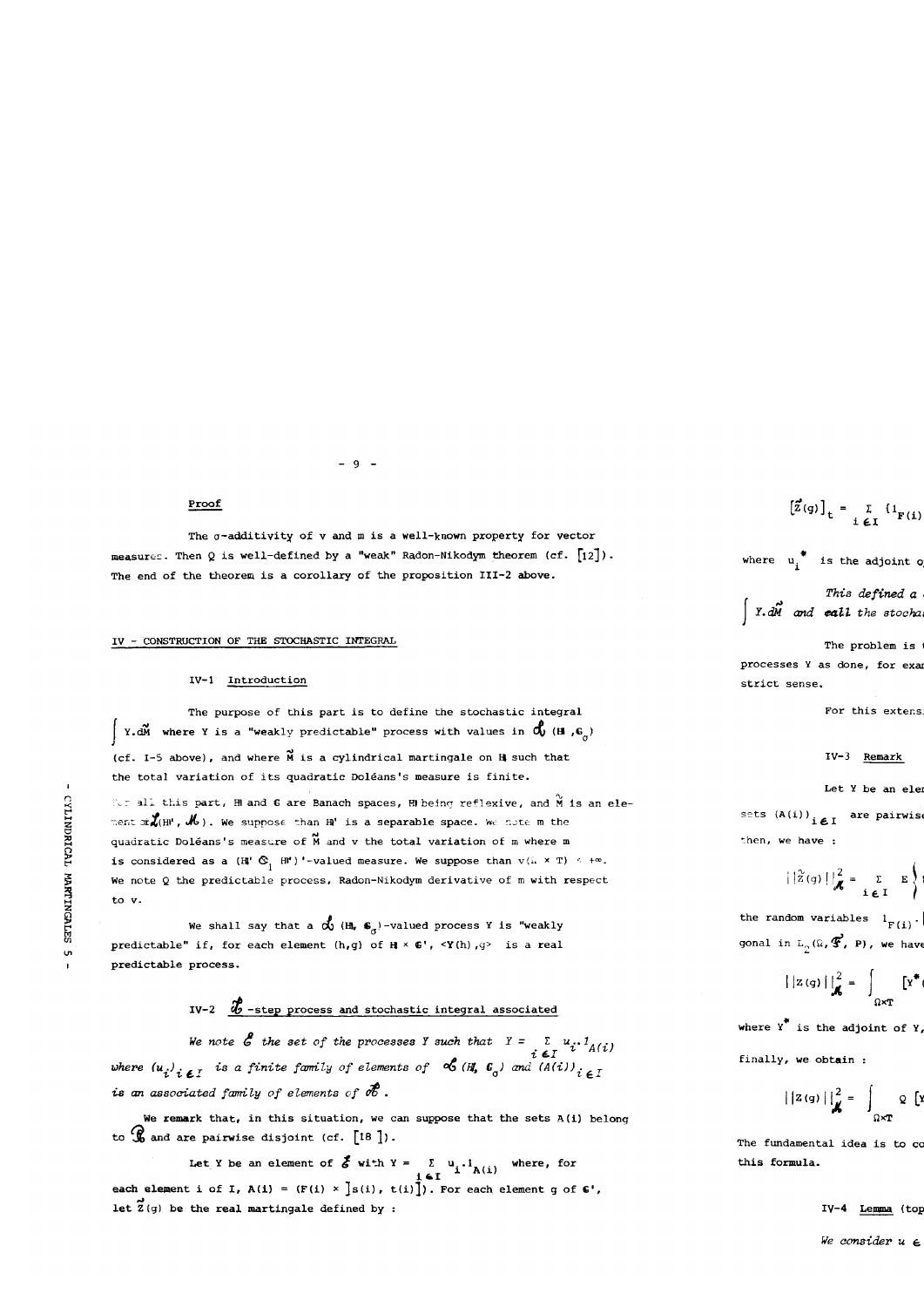**- 11 -**

**be the adjoint of v. We suppose that** *Hl\** **is separable. Let ^ <sup>x</sup> <sup>n</sup> ^ n > <sup>0</sup> b& & séquence of éléments of** *B<sup>1</sup> j* **dense in** *B'***. Let** *B^* **be the vector space generated by**  $\{x_i\}_{i \in I}$ , Let  $\pi'$  a projector of H<sup>t</sup> onto H' which is a contraction.  $h \cdot \frac{h}{h}$ Then, we have

$$
u\left[(v^* \circ g)\otimes (v^* \circ g)\right] = \lim_{n \to \infty} u\left[(\pi'_n \circ v^* \circ g)\otimes (\pi'_n \circ v^* \circ g)\right]
$$

 $\begin{bmatrix} \frac{1}{m} & u \end{bmatrix} \begin{bmatrix} u^* & 0 \end{bmatrix} = \begin{bmatrix} \pi'_n & 0 \end{bmatrix} \begin{bmatrix} \frac{1}{m} & 0 \end{bmatrix} \begin{bmatrix} \frac{1}{m} & 0 \end{bmatrix} = 0$ 

# **Proof**

**If we consider v, g and**  $\epsilon > 0$ **, there exists**  $k > 0$  **and**  $w \in H_k$ such that  $||v^* \circ g - w||_{\mathbf{H}^1} \le \varepsilon$ ; this implies,  $v \circ x$ :

$$
\left|\left|\pi_{n}^{*} \circ v^{*} \circ g - v^{*} \circ g\right|\right|_{\mathbf{H}^{*}} \leq \left|\left|\pi_{n}^{*} \circ v^{*} \circ g - w\right|\right|_{\mathbf{H}^{*}} + \left|\left|v^{*} \circ g - w\right|\right|_{\mathbf{H}^{*}}
$$

$$
\leq \left|\left|\pi_{n}^{*} \circ (v^{*} \circ g - w)\right|\right|_{\mathbf{H}^{*}} + \varepsilon
$$

$$
\leq 2\varepsilon
$$

then  $\pi_n^{\bullet}$  o  $\check{\pi}$  o  $g$  converges strongly to  $\check{\sigma}$  o  $g$  in  $\mathbf{B}^{\bullet}$ . The lemma follows from the continuity of u for the strong topology of **H'** and from the conti**from the continuity of the mapping**  $(x,y) \rightarrow (x \otimes y)$  **for the "trace norm " on**  $(H' \hat{\otimes}_H H')$ **.** 

**number of the mapping (x,y) for the mapping (x,y) for the**  $\mathcal{L}$  **on**  $\mathcal{L}$  **(w) for the**  $\mathcal{L}$ 

# **IV-5 Preliminary proposition**

**1°) We suppose that** *W* **is a separable Banach space. Let Q be a**  *(B<sup>1</sup>*  **0^** *Hi***')'-valued and weakly predictable process. Let Y be a "weakly predictable"**   $\mathscr{L}(\mathbf{H}, \mathbf{C})$ -valued process (cf. the end of IV-1 above). Let Y<sup>\*</sup> be the **adjoint of Y (with values in** 06 **(C\** *B<sup>r</sup>*  **)). Then, for each élément g of G'<sup>3</sup>** the process  $Q[Y^*(g) \otimes Y^*(g)]$  is a real (positive) predictable process.

**the process Q [Y (g) & Y (g)~\ is a real (positive) predictable process.** 

**2°) We have an analoguous resuit if we put9 in the 1°) above<sup>3</sup>**  $the condition "for each et$ in the place of the condit

# **Proof**

# **We prove the 1° ) : the proof of the 2° ) is absolutely analoguous. We consider Q, Y and g. We consider also a séquence (tt\*) of b**  $\frac{1}{2}$  **n**  $\frac{1}{2}$  **p**  $\frac{1}{2}$  **p**  $\frac{1}{2}$  **p**  $\frac{1}{2}$  **p**  $\frac{1}{2}$  **p**  $\frac{1}{2}$  **p**  $\frac{1}{2}$  **p**  $\frac{1}{2}$  **p**  $\frac{1}{2}$  **p**  $\frac{1}{2}$  **p**  $\frac{1}{2}$  **p**  $\frac{1}{2}$  **p**  $\frac{1}{2}$  **p**  $\frac{1}{2}$  **p**  $\frac{1}{2}$ projectors as in the lemma

$$
\lim_{n \to \infty} Q \left[ (\pi_n^{\mathsf{T}} \circ \mathsf{Y}^{\clubsuit} \circ \mathsf{q}) \mathsf{C} \right]
$$

But, for each  $n, \varrho$   $(\pi, \circ)$ **n process. Then, the same is true for Q [(Y o g)<S(Y o g)] . <sup>n</sup> # \*** 

# IV-6 Définit

Let  $\ddot{u}$  be as in IVdenote by  $\frac{d}{d}$  the vector  $\frac{d}{d}$ 

**(i) V**(t,w)∈ **[**C,1**] ⊗** Ω, Y  $i$ n *H* and range in  $\boldsymbol{\mathsf{S}}$ **(cf. below)** 

$$
(ii) \quad Q \left[ T^* \left( g \right) \otimes T^*(g) \right] \quad i
$$
  
 *infinite*)

 $We give now to$ **is "well-defined".** 

**1°/** Let  $(t, \omega)$  be an element in the following case **let**  $Q^{\prime\prime}$  **(t,w)** be the s  $\iint \mathcal{D}[X(t,\omega)]$  **3** Range is extendable into a **b**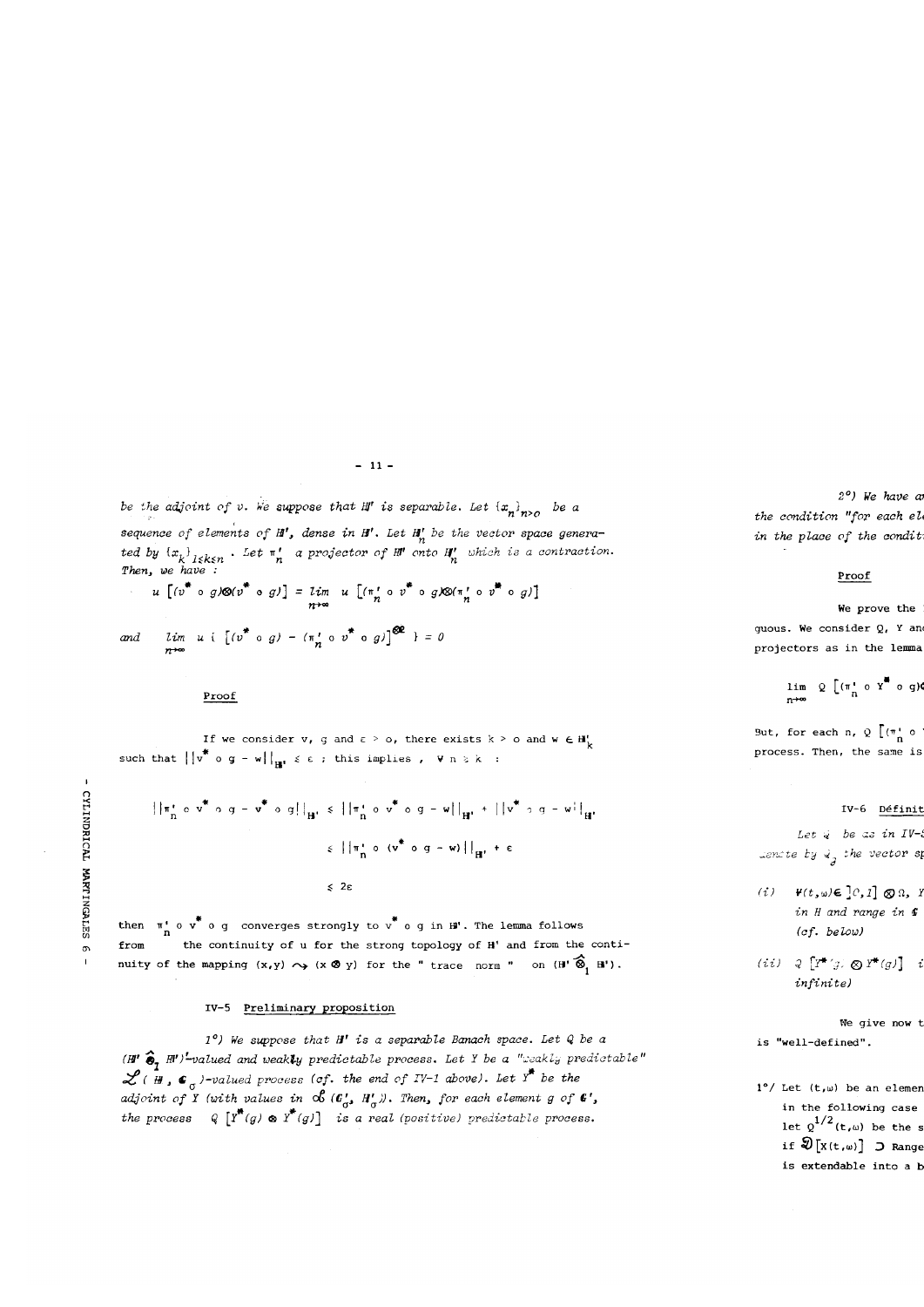**- 13 -**

$$
Q\left[Y^{\clubsuit}(g) \oslash Y^{\clubsuit}(g)\right]
$$
 (t,  $\omega$ ) is well-defined by :

$$
Q \left[ Y^{\#}(q) \bigotimes Y^{\#}(q) \right] (t, \omega) = \left[ Y(t, \omega) \circ Q^{1/2}(t, \omega) \right]^{\#} (q)
$$

**2°/** If **Y** is a process with values in  $\mathcal{L}$  (Hl,  $\mathbf{c}_n$ ) "weakly predic**tabie" (cf. the end of IV-1 above) then the conditions (i) and (ii) above are satisfied (cf. the proposition IV-S above) .** 

# **1V-7** <u>Definitions of N<sub>q</sub> and  $\vec{\ell}_q$ </u>

**g**<br> **g**<br> **g**<br> **g**<br> **g**<br> **g** 

**g**  $\frac{1}{2}$  **For each each process W**  $\frac{1}{2}$  belonging to  $\frac{1}{2}$  **belonging to**  $\frac{1}{2}$ 

**jg This quantity, finite or infinité, is well-defined (cf. IV-6 3**<br>**E** above). If  $\stackrel{\sim}{M}$  is a cylindrical brownian motion (cf. II-3 above), we remark that

$$
N_g(Y) = \left\{ \int_{\Omega \times T} ||Y^*(g)||^2, dv \right\}^{1/2}
$$

**We note (f the adhérence of £ , for the semi-norm above, in the set of ail "weakly •predictabie" processes Y .** 

The mapping **Y**  $\rightsquigarrow$   $\mid$  **Y**.dM(g) = Z(g), defined for **Y**  $\in$   $\leq$   $\mid$  , admits **an unique extension to S which is a linear continuous mapping fram (? (with the topology associated to N^ ) into** *çM>* **(cf. the remark IV-3 above) .** 

IV-8 Definition of 
$$
\overline{S}
$$
 b

We shall say that a process Y belong to  $\tilde{\mathcal{E}}^b$  if the two follo**wing properties are satisfied :** 

(i) for each element g of  $\mathbf{G}'$ ,  $Y \in \tilde{\mathbf{F}}_g$  (cf. IV-7 above)

 $(iii)$   $\left\{\frac{sup}{g\in G', ||g||_{\mathcal{S}}}\right\}$ 

The maaping  $Y \sim$ **mapping from**  $\boldsymbol{\xi}$  $\boldsymbol{\mu}$  **(with the top**  $For each element *Y* of *E* , we show$ **associated to Y and we shall call it the stochastic intégral of Y with respect to M.** 

# **IV-9 Theorem**

 $We consider the$ **each element g of G',**  $\boldsymbol{\xi}$  (cf. **processes Y** with values in  $\mathcal{A}$  (i (cf. the end of IV-1) and such Moreover,  $\bar{\mathbf{f}}^b$  (c) processes with values in  $\mathcal{L}_{(H_2)}$ 

 $\dot{b}$ ,  $\dot{b}$ ,  $\dot{c}$   $\dot{d}$ ,  $\dot{d}$  $q \in G$ 

# **Proof**

The second part of **the first part.** 

To prove the first **process Y such that**  $N_g(Y) < +\infty$ a sequence of projectors as in

$$
A_n = \{ (\omega, t) : Q \left[ (\pi_n^* \circ Y^*) \right]
$$

 $Y_n = 1_{A(n)} \cdot [Y \circ (\pi_n^{\dagger})^{\dagger}]$  $(Y^*1s$  well-defined because

**The sequence of** 

converges to zero (cf. the lemma

$$
Q \left[ \left( \pi_n^* \circ Y^* \circ g - Y^* \circ g \right)^2 \right]
$$

**^**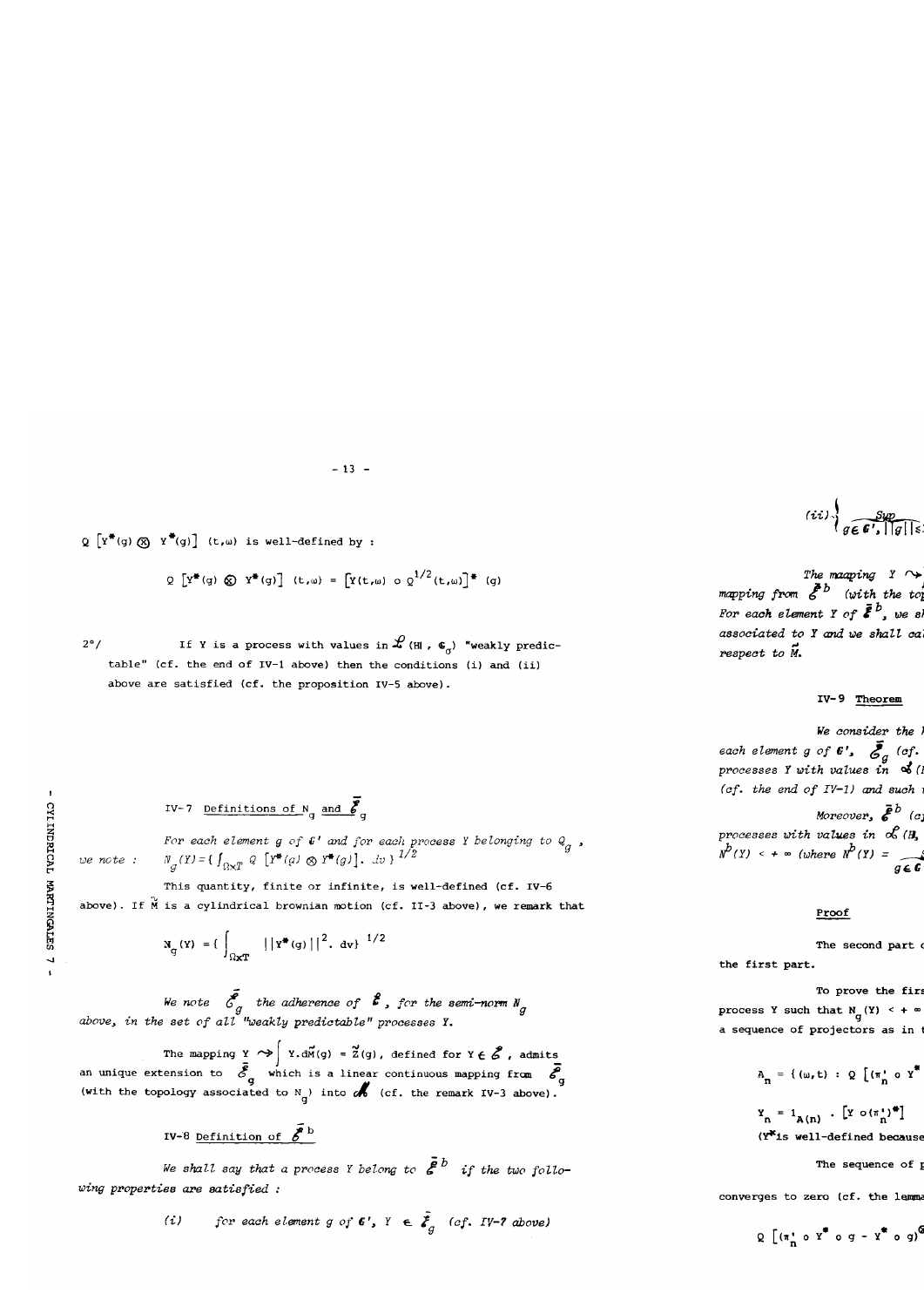# **- 15 -**

Then, we have  $\lim_{q} (Y-Y_n) = 0$  by the Lebesgue dominated convergence **theorem. Moreover it is easily seen than Y belongs to £ since < Y ,g> 1.** Then Y belongs also to  $\vec{P}$ 

# **is strongly predictable and N^(Y^ ) < + « . Then Y belongs also to £ ^ .**

**I**<br>*I* **We consider the hypothèses given in** IV**-1. In this case, the**   $\mathcal{L}$  is a linear isometry from  $\mathcal{L}$  (with the semi-norm  $\mathcal{L}$  the semi-norm  $\mathcal{L}$  the semi-norm  $\mathcal{L}$  the semi-norm  $\mathcal{L}$  the semi-norm  $\mathcal{L}$  the semi-norm  $\mathcal{L}$  the semi-norm  $\mathcal{L}$  the semi-n

Horeover if I is an element of **6**  $Z$  =  $\uparrow$  Y**.**aM  $\downarrow$  **s** the  $(G^{\prime} \otimes_{\overline{I}} G^{\prime})$  -valued measure defined by

 $\alpha$  of  $\alpha$  is the  $\alpha$   $\mathbf{F}$  is the  $\mathbf{F}$  final by  $\mathbf{F}$  and  $\mathbf{F}$  for  $\mathbf{F}$  is  $\mathbf{F}$  is  $\mathbf{F}$  is  $\mathbf{F}$  is  $\mathbf{F}$  is  $\mathbf{F}$  is  $\mathbf{F}$  is  $\mathbf{F}$  is  $\mathbf{F}$  is  $\mathbf{F}$  is  $\mathbf{F}$  is  $\mathbf$ **z(9j €>g2) = | ( « [^(g2) © y\*(GJ] } dv**  for each element  $(g_1 \otimes g_2)$  of  $G' \otimes F'$ 

<sup>j</sup> If 3 and **G** are **reflexive** Banach spacec, the process Q [Y\* (• ) ® Y\* **(. )] is**<sup>a</sup>

 $\mathbb{G}^* \widehat{\otimes}_1 G'$ )'-valued process.<br>In this case, the total variation r of z (considered as a  $(G' \widehat{\otimes}_1 G')'$ -valued measure) is such that  $dr = ||Q[Y^*(.) \otimes Y^*(.)]||_{(G' \widehat{\mathfrak{S}}_1 G')}$ , dv

Then, this total variation is  $\sigma$ -finite.

 $\infty$  **1°**) The norm of  $\left[ Y \cdot d \vec{M} \right]$  considered as an element of  $d_i(\epsilon', \epsilon'')$  $\frac{1}{2}$  **F**  $\frac{1}{2}$  **The normal form of c** 

$$
|| \int x \cdot dM ||_{\infty} = \frac{\sup}{g \in G', ||g|| \le 1} N_g(Y)
$$
  
=  $||Y||_b$  then the mapping  $Y \rightarrow \int Y \cdot d\vec{M}$  is an isometry.

**2°)** Let **Y** be an element of  $\mathcal{E}$  with  $Y = \sum u_i \cdot 1_{x_i(x)}$  where **i ei the sets (A(i)) . are pairwise disjoint. Let i be an élément of I and let B be an élément of contained in A(i) with B = F\*]s,t] . For each élément (91 / 9 <sup>2</sup> ) of (G<sup>1</sup> x G') , we have :** 

$$
(z(B)) (q_1 \otimes q_2) = E \{1_{F} \cdot \left[ (\stackrel{\sim}{M}_{t} \circ u_1^* \circ q_1) (\stackrel{\sim}{M}_{t} \circ u_1^* \circ q_2) - (\stackrel{\sim}{M}_{s} \circ u_1^* \circ q_1) (\stackrel{\sim}{M}_{s} \circ u_1^* \circ q_2) \right] \}
$$
  

$$
= \int_B 2 \left[ Y^*(q_1) \otimes Y^*(q_2) \right] dv
$$

Then the same equality is true element Y of  $\tilde{\xi}^{\text{b}}$  by linearity

**3\*)** For each  $(t, \omega)$  $mapping from$  G' with the topology  $\sigma$  (**H'** , **H**) .

**If H** and **G** are ref  $\mathbf{Y}^*$ (t,w) is a continuous linear  $\mathbf{H}^{\prime}$  with its strong topolog **Then, Q**  $\left[ Y^* (\cdot) \otimes Y \right]$ 

**(G'**  $\widehat{\otimes}_1$  G')', weakly predictable

# **V - MORE WHEN H AND C ARE HILBE**

# **V-l Introduction**

If **H** is a separabl **be a little simplified ; actual** lemma IV-4, it is convenient to the orthogonal projector on the

**V-2 We consider the World** suppose that **H** is a separable **1** in the cône of positive element **1/2**<br>Q , with values in the set o such that, for each  $(t, \omega, h)$   $\epsilon$ 

$$
||\rho_t^{1/2} \text{ o } h||_{H^{(\omega)}}^2 =
$$

**Then we have :** 

$$
N_g(Y) = \int |q^{1/2}
$$

**If**  $\widetilde{M}$  **is a cylindrical brownian**  $(\mathbf{t}, \mathbf{\omega}, \mathbf{h})$  of  $(\mathbf{T} \times \Omega \times \mathbf{H})$ ,  $[\mathbf{Q}_{\mathbf{t}}]$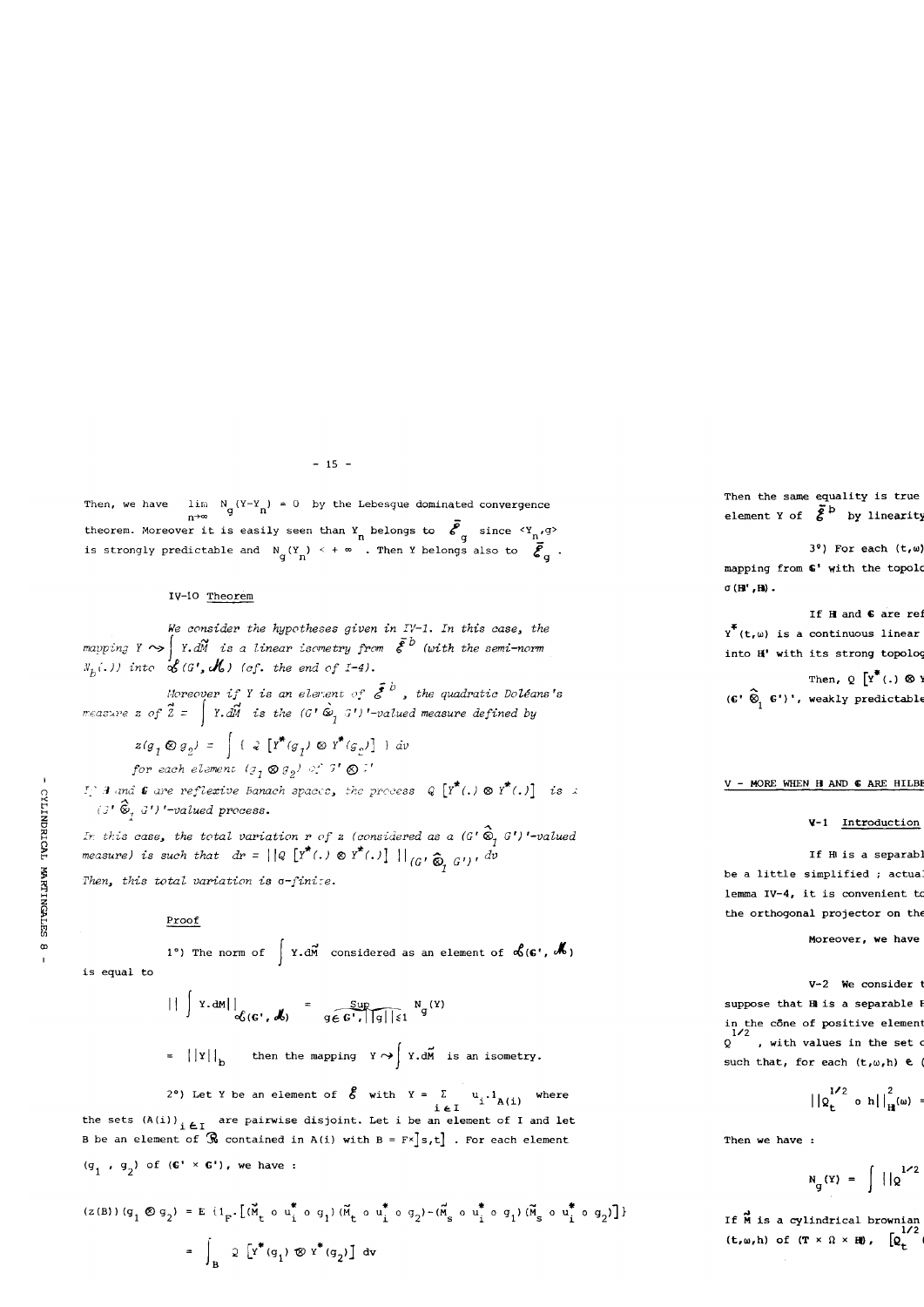# **- 17 -**

# **V-3 Condition to obtain a genuine process**

In the preceding parts, we have supposed that  $\widetilde{M}$  is an element of  $\oint_{0}$  (H<sup>t</sup>,  $\oint_{0}$ ).

If **H** is a Hilbert space and if M is an element of  $\mathcal{L}_{2}$  (H',  $\mathcal{M}_{0}$ ) **(cf. 1-4 above) , there exists a genuine process M, with values in H, such**  that, for each element h of  $H_1$ ,  $\overline{M}(h) = \langle M, h \rangle$  . In this case, the quadratic **Doléans's measure of M taxes its values in (B © B) ' = B© B which identi- /%. e \_ \* fies itself as such, as a subspace of (B ® B) ' . Moreover, (cf. [\_16 J ) , Q takes its values in B ® Hl and is strongly predictable.** 

If  $\vec{M}$  is an element of  $\oint_{\mathcal{O}} (\vec{H}^t, \vec{\delta})$  and if **H** and **6** are Hilbert **spaces, it is interesting to obtain a sufficient condition on Y such that ~£ = | Y.dM is an élément of oê ^ (HT,** 3o ) **: in this case, there exists ^ a genuine process Z associated to Z as above.** 

**k The following theorem gives such a sufficient condition.** 

# $V-4$  Theorem

We consider the hypotheses given in  $IV-1$  and we suppose that *H* and **G** are separable Hilbert spaces.

Let Y be a  $\mathcal{S}(H, \mathfrak{C})$ -valued (cf. 1-5) process weakly predictable (cf. the end of IV-1).

- a) The process  $||Y \circ q^{1/2}||_{H.S.}$  is a real predictable process.
- **b**) Then, we can define :

$$
N_2(Y) = \{ \int_{T \times \Omega} ||Y \circ q^{1/2}||_{H.S}^2 \cdot dv \}^{1/2} \le + \infty
$$
  

$$
\bar{\xi}^2 = \{ Y : Y \in \bar{\xi}^b, N_2(Y) \le + \infty \}
$$

The mapping  $Y \rightarrow N_o(Y)$  is an hilbertian semi-norm on  $\zeta^2$  associated with the positive bilinear form defined by, if  $(g_k)_{k>0}$  is an ortho**normal basis of G :** 

$$
(r_1, r_2) \rightsquigarrow \int_{\Omega \times T} \left( \sum_{k=c}^{\infty} \varphi \left[ r_1^*(g_k) \otimes r_2^*(g_k) \right] \right) dx
$$

The mapping  $Y \rightarrow Y$ .c *cs* **(<b>E**, c<sup>h</sup>) ; then, if<br> *2* process Z, with values

$$
\langle z, g \rangle = \mathbf{Z}(g) \; :
$$

**e) Moreover, if Y is an**  $\epsilon$ **z** of Z = | Y.dM is the

$$
z(g_1 \otimes g_2) =
$$

The  $(G \mathbin{\widehat{\otimes}} G)$ -valued "n  $to$  the  $(H \hat{\Theta} H)'$ -value

$$
\langle z \rangle_t = \int_0^t d
$$

# **Proof**

**a**) Let  $\left( \mathfrak{g}_{\nu} \right)_{\nu > 0}$  an ortho

$$
(|x \circ \varrho^{1/2}|)|
$$

**1/2**   $\mathbf{H} \cdot \mathbf{S} = \mathbf{H} \cdot \mathbf{B} \cdot \mathbf{S}$ process (finite or in

- **b)** For each element g of **vector** space of  $\alpha$ <sup>2</sup> (H) **end of IV-1) processe**
- c) is evident. If  $\widetilde{Q}$  is c considered positive 1

$$
(\mathbf{x}_1, \ \mathbf{x}_2) \sim
$$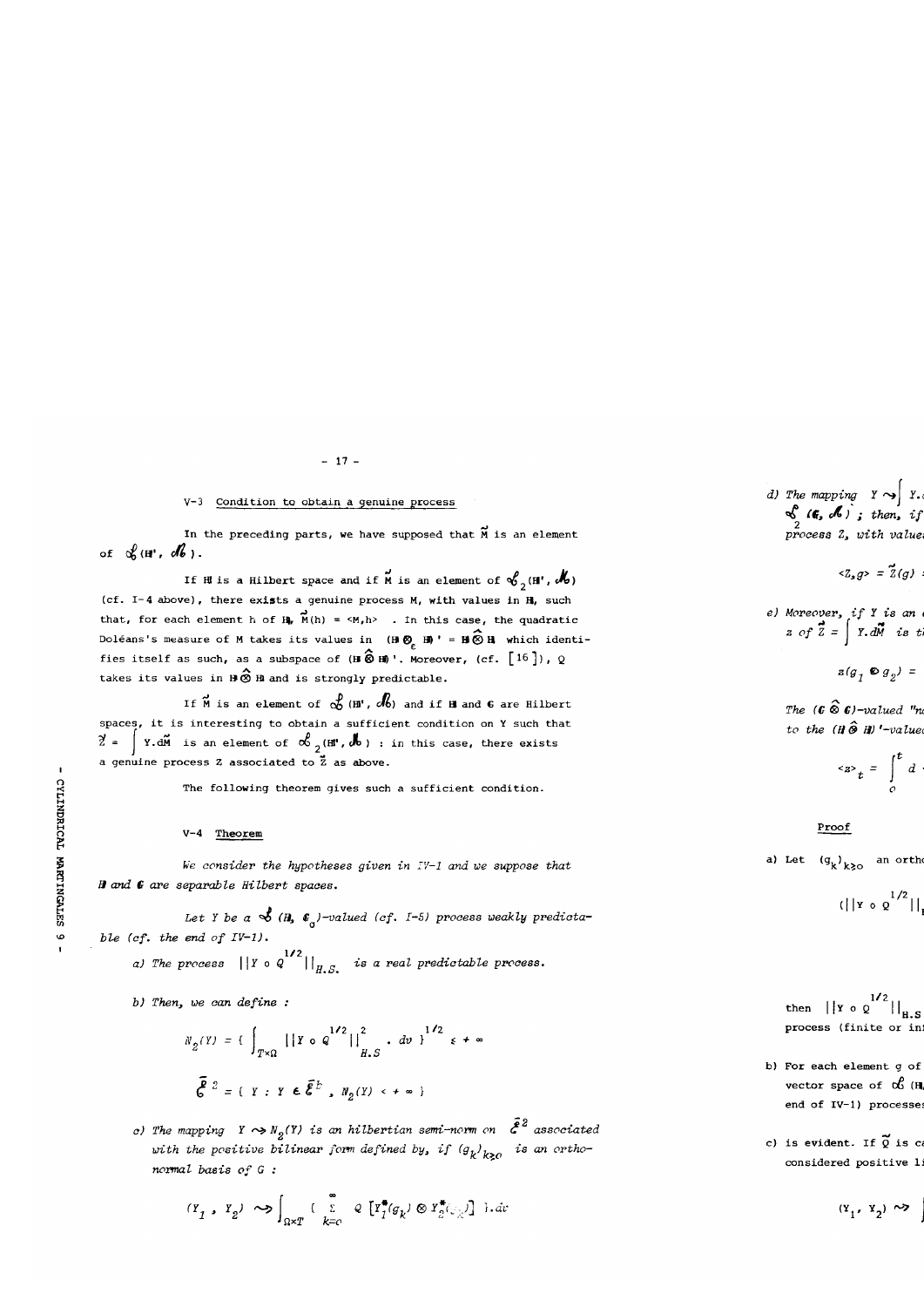$-19$  -

d) Let Y be an element of  $\mathcal{E}$  with  $Y = \sum_{i \in I} u_i \cdot 1_{A(i)}$  and,  $\forall i \in I$ ,  $A(i) = F(i)x]s(i), t(i)$  (the sets  $(A(i))_{i \in I}$  being pairwise disjoint) ; let  $(g_n)_{n\geq 0}$  an orthonormal basis in G. The square of the norm of  $\int$  Y.dM in  $\mathcal{L}_2(G, \mathcal{M})$  is equal to:

$$
(|\big| \int x \cdot d\vec{M}| \big|_{\mathcal{S}_2(\epsilon, \mathcal{R})} \big)^2 = (||\big| \int x \cdot d\vec{M}| \big|_{H.S.} \big)^2
$$

$$
= \sum_{n=0}^{\infty} || ( \int x . d\vec{M} ) (q_{n}) ||_{\vec{M}}^{2}
$$
  
\n
$$
= \sum_{n=0}^{\infty} { \sum_{i \in I} E (i_{F(i)} [\tilde{M}ou_{i}^{*}og_{n}]_{t(i)} - (\tilde{M}ou_{i}^{*}og_{n})_{s(i)} ]^{2} } }
$$
  
\n
$$
= \sum_{i \in I} \int_{F(i) \times \int_{S}(i), t(i) ]} { (\sum_{n \ge 0} || 2^{1/2} \circ u_{i}^{*}(g_{n}) ||_{\vec{H}}^{2} ) dv}
$$
  
\n
$$
= \int_{T \times \Omega} || 2^{1/2} \circ x^{*} ||_{\vec{H}.S}^{2} dv
$$

then the mapping  $Y \rightarrow \int Y \cdot dM$  is an isometry.

e) The proof of e) is the same as the proof of  $IV-102^{\circ}$  (cf. also,  $V-3)$ .

B  $S<sub>1</sub>$ 

**LOCALIZATI** 

# I - DOOB-MEYER DECOMPOSITION TH

I-1 Definition

Let us writte  $\mathbf{d}_1^p$ Banach space. Then a family  $\tilde{X}$ 

every t, will be called a p-pro

If for every  $h \in B$ gale, the process  $\tilde{x}$  will be cal generalization of the definitio

I-2 Doleans' meas

We extend here the in [5] for real sub-martingale quasi-martingales (see for ex.,

To every process X the additive functions  $\overset{\leftrightarrow}{\alpha}_x$  with table rectangles by

 $\vec{a}_x$ ( ]s, t] × F) = E  $(1-2-1)$ 

Such a function on<br>algebra  $\overrightarrow{\Phi}$  generated by  $\widehat{\mathbb{R}}$ . We

# I-3 Definition

If the additive fu the norm of  $B'$ ), the process  $\widetilde{X}$ a cylindrical quasi-martingale

This clearly gener We have then the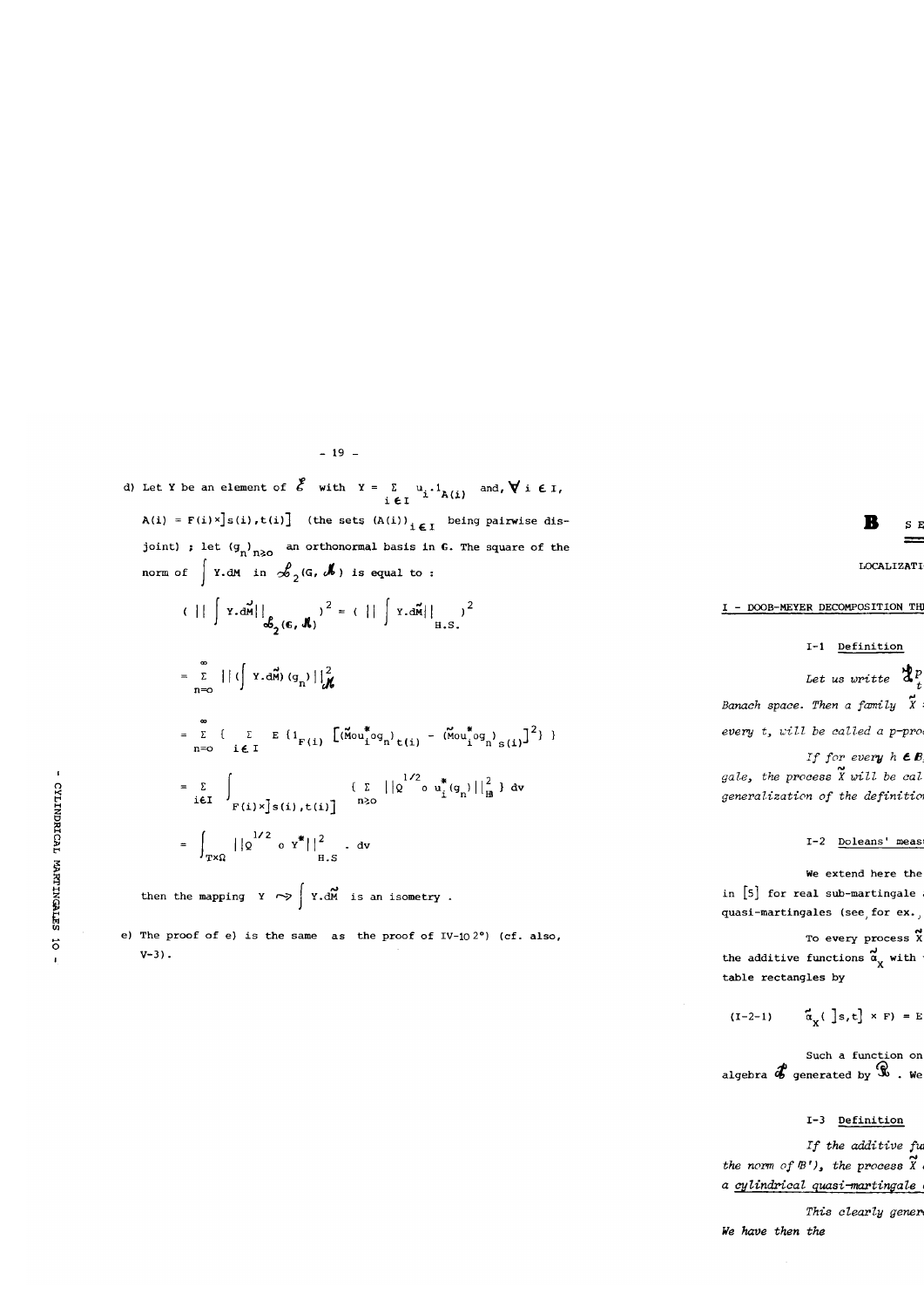# **1-4 Proposition**

**For X to be a generalized quasi-martingale, it is neoessary h and sufficient that the family of real additive measures (ot^J associated**  with the real processes  $\tilde{X}(h)$ <sub>|| $h$ || $\leq 1$  be of bounded variation, and that the</sub> set of those variations  $|a^h_{\mathbf{x}}|$  has a supremum in the ordered set of bounded **positive measures.** 

**- 21 -**

# **Proof**

This comes from the fact that the total variation of  $\vec{a}_y$  can be **approximated by sums of the type** 

$$
\sum_{i} E\left(\mathbf{1}_{F_i} | \mathbf{X}_{t_i}(h_i) - \mathbf{X}_{s_i}(h_i) | \right) \qquad h_i \in \mathbf{B}, \ ||h_i|| \leq 1
$$

while the supremum of the variations can be approximated by sums of the type

$$
\sum_{i} \left| \alpha_{x}^{h_{i}} \right| s_{i} t_{i} \left| \sum_{i} \left| \sum_{j} \alpha_{j}^{h_{i}} \right| \right|
$$

It is easily seen that both supremum coincide.

# I-5 Doob-Meyer decomposition theorem

Let  $\tilde{X}$  be a cylindrical quasi-martingale on  $B$  (cf. I-3 above). Let  $a_{\tilde{X}}$  be the Doleans's measure of  $\tilde{X}$  and let v be the total variation of  $a_{\tilde{X}}$ . Let  $\binom{a}{V_t}_{t \in T}$  be the real "natural" process associated to v. Let  $\binom{z}{t}_{t \in T}$  be *Let B'***-valued and weak predictable process, Radon-Nikodym derivative of**  $\alpha_{\widetilde{X}}$ with respect to v. Let  $(Y_t)_{t \in \mathcal{T}}$  the process defined by :

$$
Y_t = \int\limits_{0}^{t} Z_s(\omega) \cdot dV_s(\omega)
$$

**This intégral being a weak intégral calculated "by trajectories". Let Y be**  the cylindrical process associated to Y by  $\tilde{Y}(h) = \langle Y, h \rangle$ .

Then,  $\tilde{X}$  -  $\tilde{Y}$  is a cylindrical martingale. Moreover, for each element h of B, **<Y,h> is the "natural" process associated to X(h), up to an indistinguashibility.** 

Then to define the stochastic to define the stochastic inte  $jectories")$  and with respect

# **Proof**

This theorem is This theorem generalizes theo

# **II - LOCALIZATIQN**

II-1 Stopped cy

Let  $\sigma$  be a stopp **Banach space B. Let**  $\tilde{z}$  **the cyl** 

 $V$ **h** $\epsilon$ **B'**,  $[\tilde{z}$ <sup>(h)</sup>

**(where**  $\begin{bmatrix} \mathbf{x} \\ \mathbf{x} \end{bmatrix}$  (h)  $\begin{bmatrix} \mathbf{t} \\ \mathbf{t} \end{bmatrix}$  is the real Then, we shall say

**at**  $\sigma$  and we shall note  $z_t = (x$ 

# II-2 <u>Local cyli</u>

**We shall say that a local cylindrical quasi^martingale), if there exists an increasing séquen** $ce$  ( $\sigma_n$ <sup>*n*</sup> $n>o$  of stopping times

$$
(i) \qquad \lim_{n\to\infty} P \left[ \circ \right]
$$

 $(iii) \quad \forall n, the$ drical mai

It is easily seen

stochastic integral, Doob-Meye local cylindrical process as : **gives a sufficient condition to** 

**« o**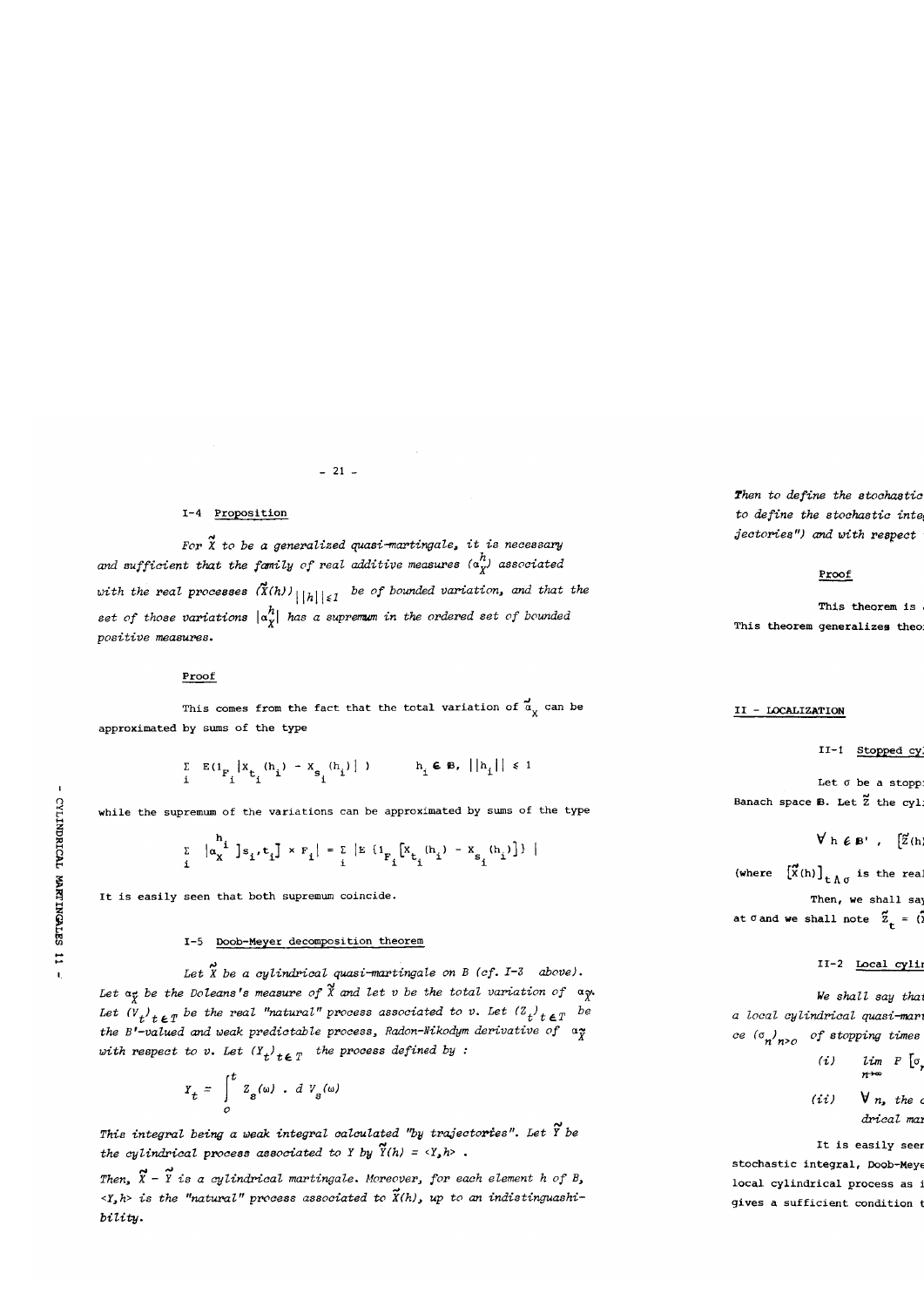# **- 23 -**

# **II-3 Proposition**

**We consider a Banach space such that its dual** *B<sup>r</sup>*  **is separable**  and a cylindrical process  $\vec{X}$  on  $\vec{B}$  such that :

- **(i) for each élément h of** *B',* **X(h) is a local square integrable real martingale,**
- (ii) for each stopping time  $\sigma$ , the mapping  $(\tilde{X}_{t \text{ A}\sigma})$  from  $E'$ , with its strong topology, into  $L^2(\Omega, \mathcal{F}, P)$ , with its strong **topology, is continuous.**

**Then, X is a local 2-cylindrical martingale.** 

# **Proof**

Let a be the positive measure defined on  $\Omega \times T$  by a = P $\otimes$ <sup>p</sup> where  $\mu$  is the Lebesgue measure on **T.** Let  $(h_n)_{n>0}$  be a sequence of elements of  $\beta'$ , **n n>o |**<br>|*b* dense in B'. For each integer n by let (a  $(n, k)$ )^ **k**> **b** an increasing sequentce of stopping times such that, for each integer k>o,  $a(\int_0^{\infty} \sigma(n,k), 1]$ )  $\leq 2^{-(n+k)}$ **z** and the real process  $\mathbf{\tilde{M}}(h_n)$  stopped a  $\sigma'(n,k)$  is a square integrable martin-**W gale. For each integer k, let be a (k) the stopping time defined by** 

$$
\sigma(k) = \inf_{n \geq 0} \sigma(n,k) \quad \text{We have :}
$$
\n
$$
\sigma(k) = \inf_{n \geq 0} \sigma'(n,k) \quad \text{We have :}
$$
\n
$$
\sigma(k) = \int_{1}^{\infty} \sigma(k) \, d^{n-1} \, d^{n-1} \, d^{n-1} \, d^{n-1} \, d^{n-1} \, d^{n-1} \, d^{n-1} \, d^{n-1} \, d^{n-1} \, d^{n-1} \, d^{n-1} \, d^{n-1} \, d^{n-1} \, d^{n-1} \, d^{n-1} \, d^{n-1} \, d^{n-1} \, d^{n-1} \, d^{n-1} \, d^{n-1} \, d^{n-1} \, d^{n-1} \, d^{n-1} \, d^{n-1} \, d^{n-1} \, d^{n-1} \, d^{n-1} \, d^{n-1} \, d^{n-1} \, d^{n-1} \, d^{n-1} \, d^{n-1} \, d^{n-1} \, d^{n-1} \, d^{n-1} \, d^{n-1} \, d^{n-1} \, d^{n-1} \, d^{n-1} \, d^{n-1} \, d^{n-1} \, d^{n-1} \, d^{n-1} \, d^{n-1} \, d^{n-1} \, d^{n-1} \, d^{n-1} \, d^{n-1} \, d^{n-1} \, d^{n-1} \, d^{n-1} \, d^{n-1} \, d^{n-1} \, d^{n-1} \, d^{n-1} \, d^{n-1} \, d^{n-1} \, d^{n-1} \, d^{n-1} \, d^{n-1} \, d^{n-1} \, d^{n-1} \, d^{n-1} \, d^{n-1} \, d^{n-1} \, d^{n-1} \, d^{n-1} \, d^{n-1} \, d^{n-1} \, d^{n-1} \, d^{n-1} \, d^{n-1} \, d^{n-1} \, d^{n-1} \, d^{n-1} \, d^{n-1} \, d^{n-1} \, d^{n-1} \, d^{n-1} \, d^{n-1} \, d^{n-1} \, d^{n-1} \, d^{n-1} \,
$$

then the increasing sequence  $(\sigma(k))_{k\geq 0}$  satisfies the properties II-2-(i) and (ii).

# III - CYLINDRICAL REGIONAL 2-DISTRIBUTION PROCESS

# $III-1$  Definition

**m - 1 Définition Let X be a cylindrical process on the Banach space B. We shall**  say that  $\tilde{x}$  is a cylindrical regional 2-distribution process if there exists a sequence (F(n))  $n > o$  of elements of  $\mathfrak{F}'$  and a sequence (a<sub>n</sub>)  $n > o$  of  $\sigma$ -finite<br>positive measures on  $\mathfrak{P}$  such that

> (i) for each element h of  $\mathbf{B}'$  such that  $\left|\left|h\right|\right| \leq 1$ , for each **élément A of**^Pand **for each real %-step process with**   $\begin{vmatrix} \text{Sup} & |Y_t(\omega)| \leq 1 \\ t, \omega \end{vmatrix}$

we have 
$$
(||i_{F(n)} \cdot \int_A Y.d \ \tilde{X}(h)||_{L^2(\Omega, \mathcal{F}, P)}^2 \leq a_n(A)
$$

# $(iii)$  for each  $i$

As in the real o of a  $\oint$ <sub>(H, G<sub>o</sub>)-valued process</sub> this stochastic integral for  $\epsilon$ Then, it is sufficient to defi cylindrical 2-distribution pro

# **III-2 Définition**

Let  $\vec{X}$  be a cylin say that X is a cylindrical 2 $real$  measure  $a$  on  $\mathcal{D}$  such that for each element A of  $\mathcal{P}$  and  $\sup_{t\downarrow 0}$  .  $|Y_{\underline{t}}(\omega)|\leq 1$  we have (<br>**t**,  $\omega$ 

# **We remark that,**

 $different from the definition$ It is convenient for our purpose

# III-3 The proces

Let **H** be a separable **normal basis in HL Let**  $\tilde{\mathbf{x}}$  **be a a** *o***-finite positive measure of a a-finite positive measure on fP such that, for each élément (h x b) of** 

$$
(\| \int_{B} x \cdot d \mathbf{x}(h)
$$

**(H| x 5fc) and for each real step process Y, we have :** 

For each integer n, we conside **m** such that, for each real  $\mathcal{S}$ **we have (**  $|| \cdot ||$  **Y.d**  $\tilde{X}(h_1) ||_2$  $\mathbf{J}_\mathbf{B}$  **n**  $\mathbf{L}^*$ **of J<sub>n</sub>**). Let  $a_n$  be the lower bo **derivative of a with respect** of the Radon-Nikodym derivati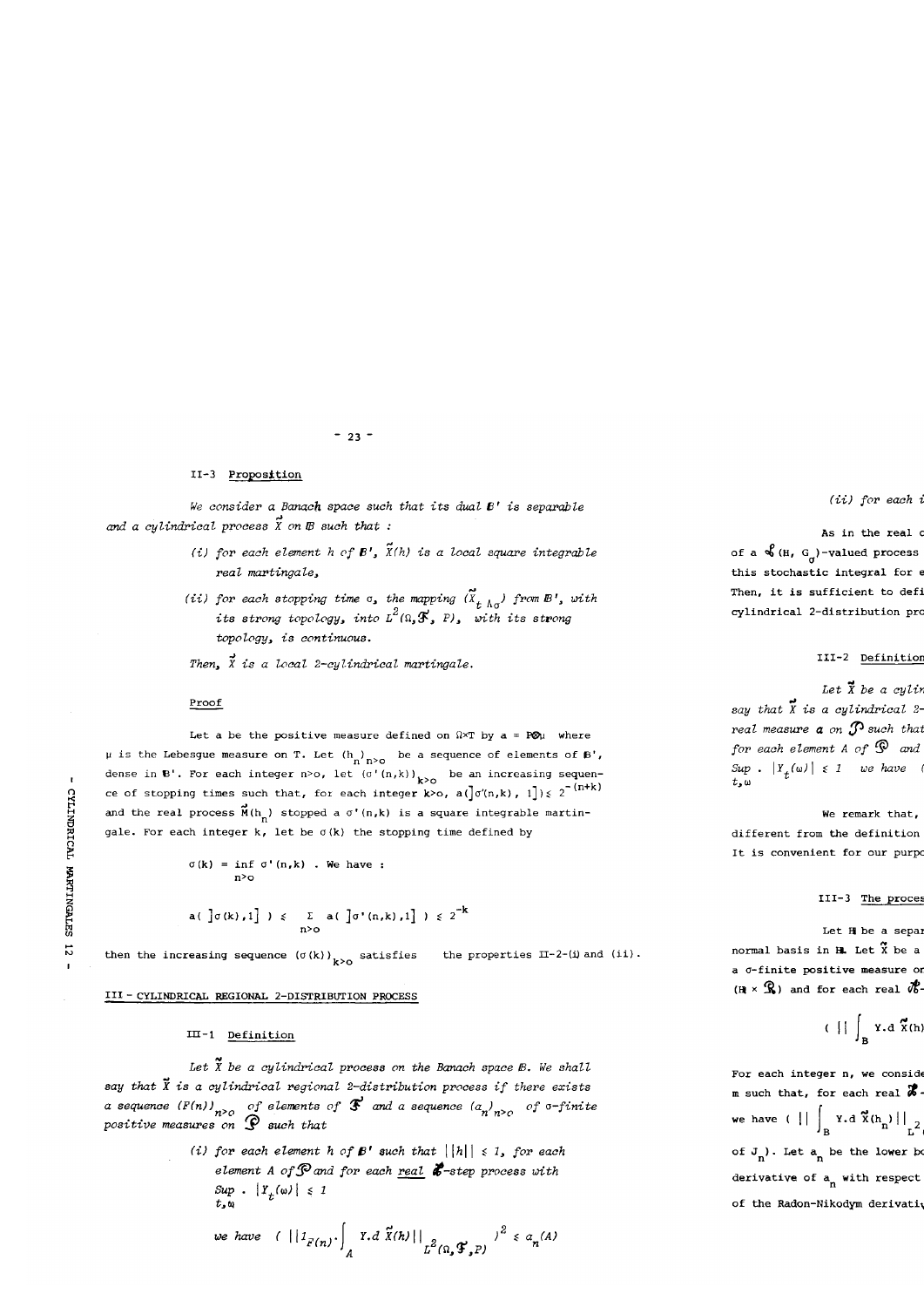**- 25 -**

**For each element (h**  $\emptyset$  **h') of H**  $\emptyset$  **H with h =**  $\sum \alpha_i \cdot h_i$  and **k>o**   $h = E \left( \frac{h}{h} \right)$  and for each element  $\omega$  of  $\theta$  we define :

$$
Q(h \otimes h^{*}) (\omega) = \sum_{k \geq 0} \alpha_{k} \cdot \alpha_{k}^{*} \cdot S_{k} (\omega)
$$

By hypothesis, for each integer  $k$ ,  $|S_k(\omega)| \leq 1$ . Then, for each element  $\omega$  of  $\Omega$ ,  $Q(.)$  ( $\omega$ ) is a real linear mapping defined **on (H! ®** H) **and this mapping is continuous for the trace-norm on Hl © HJ : then, this mapping is extendable in a real linear continuous mapping defined on**   $(H \circledast_{1}^{\bullet} H)$  that we shall note also  $Q(.)$  (w). The process Q is a  $(H \circledast_{1}^{\bullet} H)$  '-valued **process.** 

# **III.4 The stochastic intégral**

Then, it is easily seen that the construction of the stochastic integral given in the paragraph A-IV above can be extended in the pre**h** sent case. Notably, if **G** is a Hilbert space, if Y a  $\mathcal{H}$ -step process with **b** values in  $\sigma$ <sub>o</sub> (H<sub>i</sub>c<sub>c</sub> ), for each element A of  $\sigma$  , for each element g of G with  $||g|| \leq 1$ , we have

$$
\left\{\begin{array}{c}\n\left\{\begin{array}{c}\n\left\{\begin{array}{c}\n\left\{\begin{array}{c}\n\left\{\begin{array}{c}\n\left\{\begin{array}{c}\n\left\{\begin{array}{c}\n\left\{\begin{array}{c}\n\left\{\begin{array}{c}\n\left\{\begin{array}{c}\n\left\{\begin{array}{c}\n\left\{\begin{array}{c}\n\left\{\begin{array}{c}\n\left\{\begin{array}{c}\n\left\{\begin{array}{c}\n\left\{\begin{array}{c}\n\left\{\begin{array}{c}\n\left\{\begin{array}{c}\n\left\{\begin{array}{c}\n\left\{\begin{array}{c}\n\left\{\begin{array}{c}\n\left\{\begin{array}{c}\n\left\{\begin{array}{c}\n\left\{\begin{array}{c}\n\left\{\begin{array}{c}\n\left\{\begin{array}{c}\n\left\{\begin{array}{c}\n\left\{\begin{array}{c}\n\left\{\begin{array}{c}\n\left\{\begin{array}{c}\n\left\{\begin{array}{c}\n\left\{\begin{array}{c}\n\left\{\begin{array}{c}\n\left\{\begin{array}{c}\n\left\{\begin{array}{c}\n\left\{\begin{array}{c}\n\left\{\begin{array}{c}\n\left\{\begin{array}{c}\n\left\{\begin{array}{c}\n\left\{\begin{array}{c}\n\left\{\begin{array}{c}\n\left\{\begin{array}{c}\n\left\{\begin{array}{c}\n\left\{\begin{array}{c}\n\left\{\begin{array}{c}\n\left\{\begin{array}{c}\n\left\{\begin{array}{c}\n\left\{\begin{array}{c}\n\left\{\begin{array}{c}\n\left\{\begin{array}{c}\n\left\{\begin{array}{c}\n\left\{\begin{array}{c}\n\left\{\begin{array}{c}\n\left\{\begin{array}{c}\n\left\{\begin{array}{c}\n\left\{\begin{array}{c}\n\left\{\begin{array}{c}\n\left\{\begin{array}{c}\n\left\{\begin{array}{c}\n\left\{\begin{array}{c}\n\left\{\begin{array}{c}\n\left\{\begin{array}{c}\n\left\{\begin{array}{c}\n\left\{\begin{array}{c}\n\left\{\begin{array}{c}\n\left\{\begin{array}{c}\n\left\{\begin{array}{c}\n\left\{\begin{array}{c}\n\left\{\begin{array}{c}\n\
$$

**w (resuit analoguous to that of the remark A-IV - 3) .** 

**Let** Y **be a** (H,G **)-valued weakly predictabie process such**  that there exists an increasing sequence  $(A(n))_{n\geq 0}$  of element of  $J$  with :

$$
\sup_{g \in \mathbf{G}_{r}} \left\{ \left| g \right| \middle| \xi \right\} \left\{ \int_{\Omega \times T} \Omega \left[ Y^*(g) \otimes Y^*(g) \right], da \right\} \left\{ + \infty \right\}
$$

**t\* f «s» \_J Then the stochastic intégral Z =** J Y.dx **can be defined as in A-IV and Z** 

# **IV - EXAMPLE**

This example

**a Hilbert space H, the total m** of  $\tilde{M}$  is not necessarly fi **m** considered as a measure  $w$ 

# **Construction of the example :**

Let  $(t_n)$  be space, (e<sub>n</sub>) an orthonormal **tingale :** 

$$
\mathbf{M}_{\mathbf{t}}(\mathbf{h}) = \sum_{n=1}^{\infty} \mathbf{1}_{\left[\mathbf{t}_{n+1}\right]},
$$

**where**  $(\beta_t)$  is a usual real  $(\tilde{M}_{t}(e_{n}))_{t \in \mathbb{R}^{+}}$  is a process **t n t feK J n-l<sup>J</sup> path-wise constant on**  $|t|$ **,**  $\infty$ **L <sup>2</sup> ( û , S ^ P ) with** 

$$
E \left| \mathbf{M}_{\mathbf{t}}(\mathbf{h}) \right|^{2} \leqslant ||\mathbf{h}||
$$

defining a process with zer  $\mathbf{t}_{n+1} \cdot \mathbf{t}_{n}$   $\times$  $\frac{N}{X}$  beeing the process

$$
\sum_{n=1}^{\Sigma} E \left[ \left| 1_{\Omega} (\tilde{x}_{t_{n}} - \tilde{x}_{t_{n}}) \right| \right]
$$

**i**